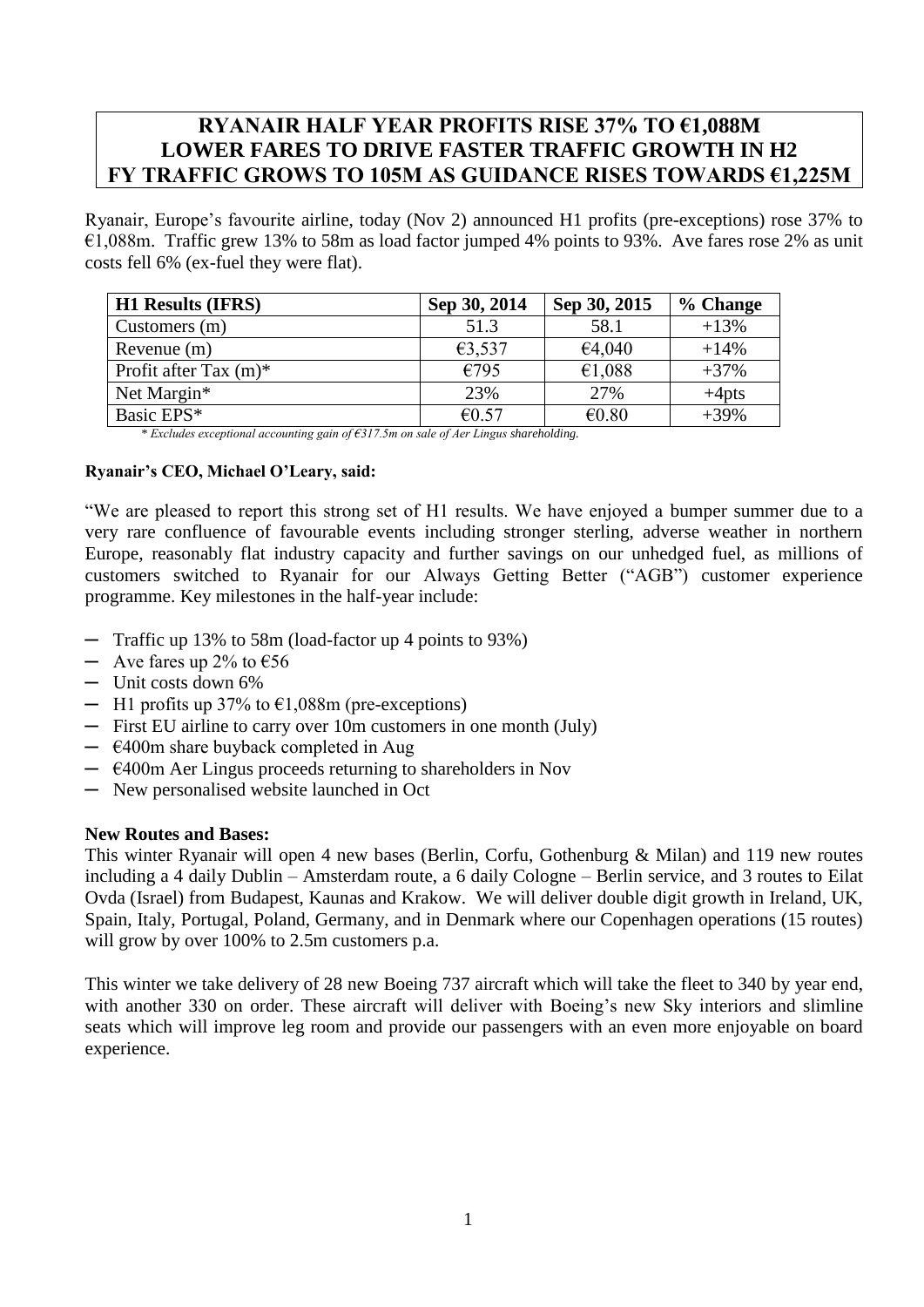## **Improving "AGB" customer experience:**

The continuing success of our AGB programme is driving stronger forward bookings, higher load factors, and accelerating our traffic growth. Having raised our full year traffic target from 103m to 104m in Sept we are raising it again today to 105m which is 16% higher than last year's 90.6m. In the next 6 months customers will enjoy further improvements including our personalised website, new cabin crew uniforms, inflight menus, new Sky interiors, better seating and defibrillators fitted on all our aircraft.

The early customer feedback on our new personalised website has been very positive. Customers are finding it easier and faster to book our lowest fares, select keenly priced ancillary services, and the volume of "My Ryanair" registrations is accelerating. This new website will enable Ryanair to better understand our customers and better meet their travel needs with appropriate offers for hotels, car hire, restaurants venues and other services. Our new car hire partnership with CarTrawler has significantly improved car hire availability and service.

The key element of Ryanair's AGB programme remains our relentless commitment to offer the lowest fares in every market, but with the best on-time performance. In H1, despite the impact of French ATC strikes, the fire closure of Terminal 3 in Rome (FCO) and record load factors, our on-time performance improved 2% points to 91% as follows:

|                                                |  |  |  | Apr   May   Jun   Jul   Aug   Sep   Cum. |
|------------------------------------------------|--|--|--|------------------------------------------|
| FY15   91%   89%   87%   86%   90%   90%   89% |  |  |  |                                          |
| FY16   90%   92%   91%   90%   90%   92%   91% |  |  |  |                                          |

## **Fuel and US\$ Hedging:**

We have taken advantage of occasional oil price weakness this summer to further extend our fuel hedges to 95% cover for FY17 at an ave rate of \$62 pbl. Having already hedged our US\$ opex, we expect these hedges to deliver fuel savings of some  $\epsilon$ 430m in FY17. We plan to pass on these savings to our customers in the form of lower airfares particularly as we grow capacity quickly in major markets such as Belgium, Denmark, Germany, Ireland, Italy, Poland, Portugal, Spain and the UK in 2016.

Customers will also benefit from our successful US\$ hedge programme. Our aircraft capex out to March 2018 is fully hedged at an ave  $\epsilon$ /\$ rate of 1.31 which means we will be adding these new Boeing 737-800NG aircraft to our balance sheet at lower euro prices than most of our existing fleet. This combination of lower aircraft and fuel costs will enable Ryanair to continue to lower fares and grow market share while extending our unit cost leadership over all airline competitors in every market we fly in Europe.

#### **Shareholder Returns & Balance Sheet:**

In August we completed a  $\epsilon$ 400m share buyback and, following EGM approval in October, we will return the €398m proceeds from the sale of our Aer Lingus stake to shareholders in November. When this is complete, we will have returned over €3.3bn to shareholders since 2008. Ryanair's balance sheet continues to be one of the strongest in the industry. Our net cash position increased by over  $\epsilon$ 600m over the half year to €976m notwithstanding capex of €482m, share buybacks of €289m and debt repayments of €194m.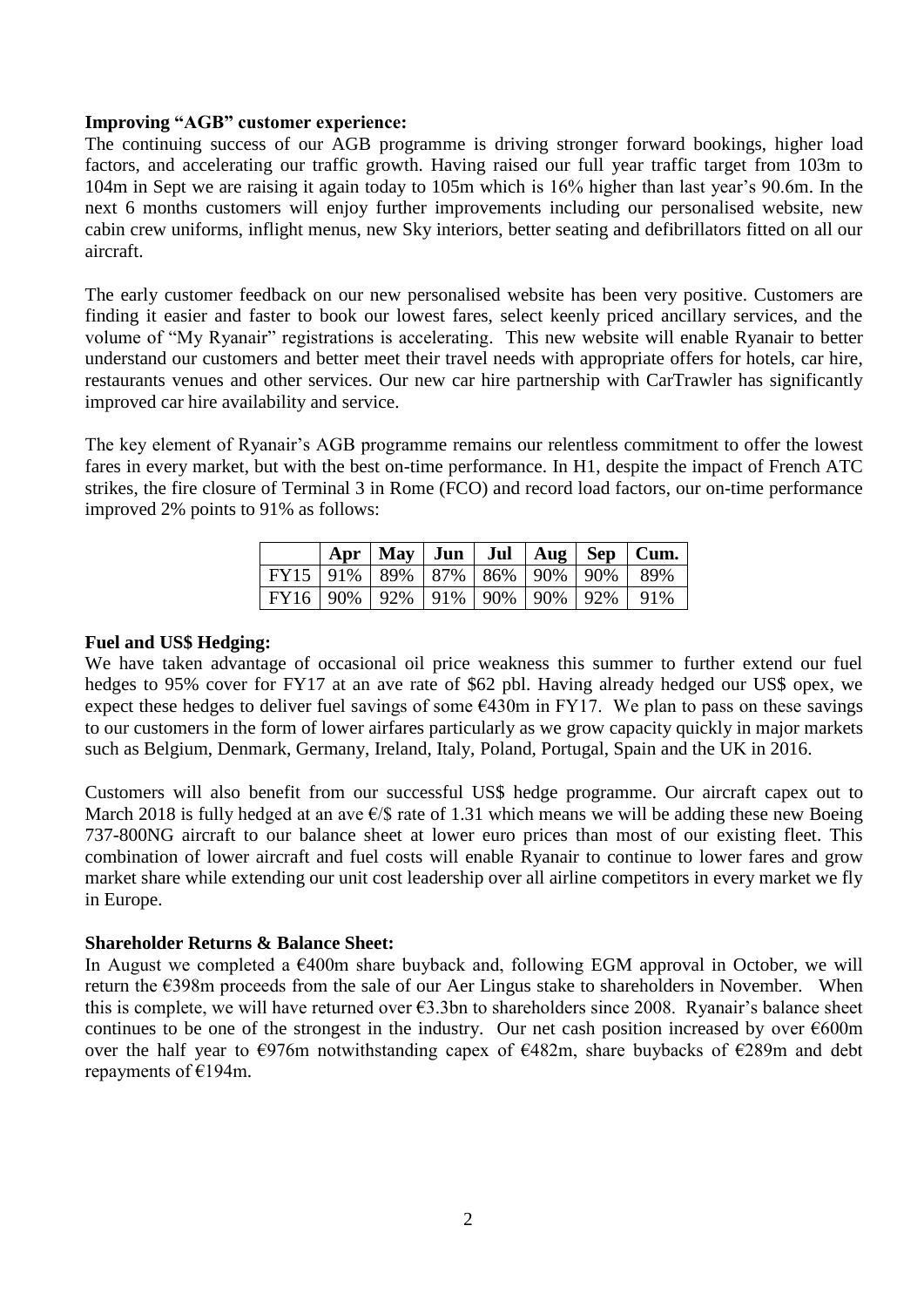## **Outlook:**

We continue to see significant growth opportunities for Ryanair's lower fares and AGB customer offering. We are have raised our FY16 traffic target from 104m to 105m customers due to higher load factors in H2 with Q3 traffic set to grow 17% and Q4 by 22%.

As forward pricing has softened in recent weeks we expect Q3 ave fares will be broadly flat against last year, but Q4 fares (with almost zero visibility) will fall by approx. 4%. We expect unit costs to fall by 5% in FY16, while ex-fuel unit costs will be down 1%. Ancillary revenue, while ahead of our long term target of 20% of total revenue, will track behind this year's 16% increase in traffic due to a onetime benefit last year arising from the earlier loading of the S15 schedule and the absence of a car-hire partner in July and Aug.

Accordingly, we now guide that full year net profit (pre-exceptions) will be towards the upper end of our  $\epsilon$ 1,175m to  $\epsilon$ 1,225m range. However, we caution that this guidance is heavily dependent on the strength of close-in bookings in Q4 where we have almost zero visibility yet are planning to deliver 22% traffic growth. Looking beyond the current year, based on these stronger than expected load factors, we have raised our long term traffic target from 160m to 180m customers p.a. by FY24."

ENDS.

| For further information | Neil Sorahan         | Joe Carmody        |
|-------------------------|----------------------|--------------------|
| please contact:         | Ryanair Holdings plc | <b>Edelman</b>     |
| www.ryanair.com         | Tel: 353-1-9451212   | Tel: 353-1-6789333 |

*Ryanair is Europe's favourite airline, operating more than 1,800 daily flights from 76 bases, connecting 200 destinations in 31 countries on a fleet of over 300 Boeing 737 aircraft. Ryanair has orders for a further 380 new Boeing 737 aircraft, which will enable Ryanair to lower fares and grow traffic from 105m this year to 180m p.a. in FY24. Ryanair has a team of more than 10,000 highly skilled aviation professionals delivering Europe's No.1 on-time performance, and has an industry leading 30-year safety record.*

**Certain of the information included in this release is forward looking and is subject to important risks and uncertainties that could cause actual results to differ materially. It is not reasonably possible to itemise all of the many factors and specific events that could affect the outlook and results of an airline operating in the European economy. Among the factors that are subject to change and could significantly impact Ryanair's expected results are the airline pricing environment, fuel costs, competition from new and existing carriers, market prices for the replacement aircraft, costs associated with environmental, safety and security measures, actions of the Irish, U.K., European Union ("EU") and other governments and their respective regulatory agencies, weather related disruptions, fluctuations in currency exchange rates and interest rates, airport access and charges, labour relations, the economic environment of the airline industry, the general economic environment in Ireland, the UK and Continental Europe, the general willingness of passengers to travel and other economics, social and political factors.**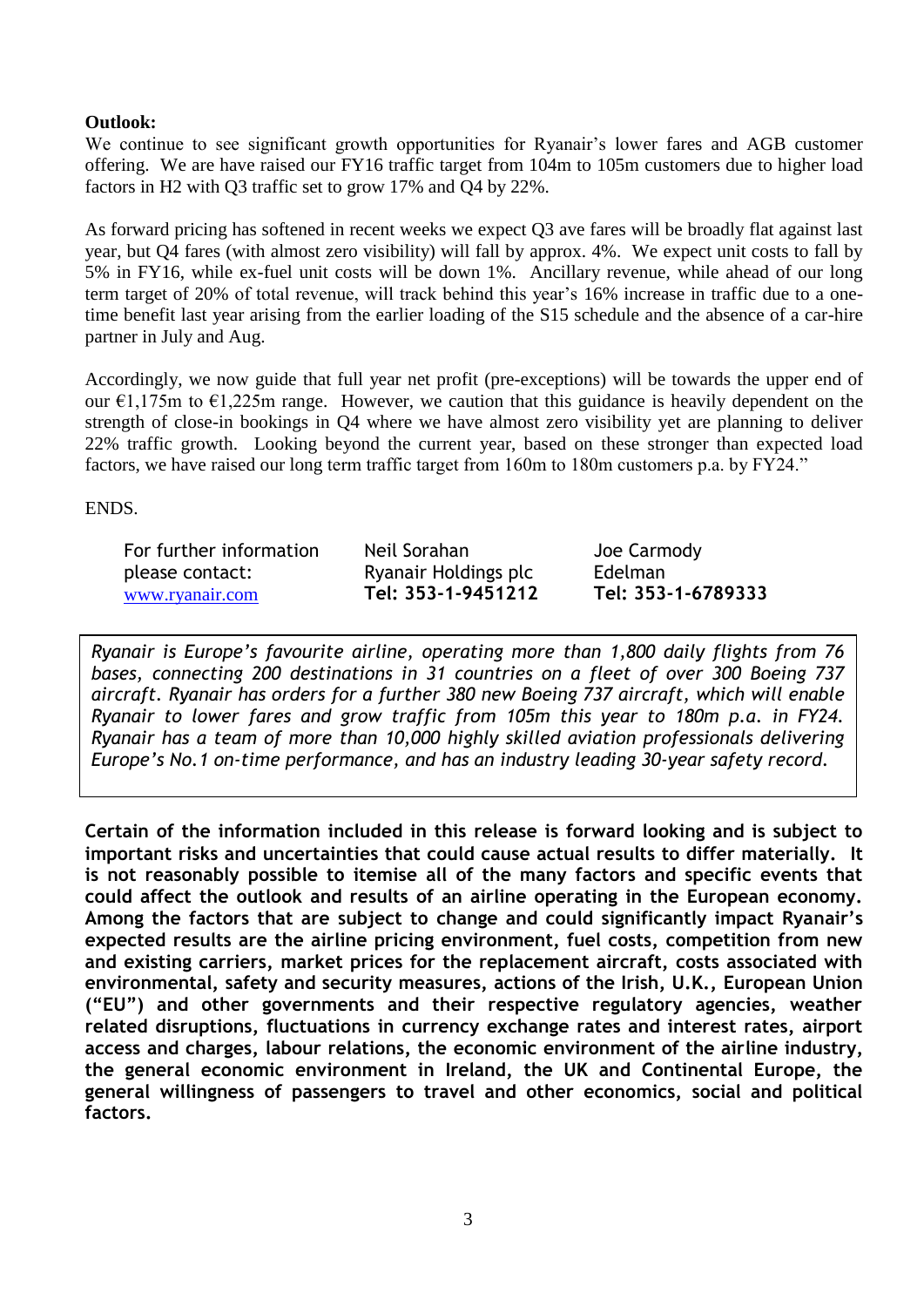## *Condensed Consolidated Interim Balance Sheet as at September 30, 2015 (unaudited)*

|                                            |             | At Sep 30,   | At Mar 31, |
|--------------------------------------------|-------------|--------------|------------|
|                                            |             | 2015         | 2015       |
|                                            | <b>Note</b> | $\epsilon$ M | €M         |
| <b>Non-current assets</b>                  |             |              |            |
| Property, plant and equipment              | 11          | 5,738.2      | 5,471.1    |
| Intangible assets                          |             | 46.8         | 46.8       |
| Available for sale financial assets        | 8           |              | 371.0      |
| Derivative financial instruments           |             | 220.8        | 554.5      |
| <b>Total non-current assets</b>            |             | 6,005.8      | 6,443.4    |
| <b>Current assets</b>                      |             |              |            |
| Inventories                                |             | 2.2          | 2.1        |
| Other assets                               |             | 158.3        | 138.7      |
| Current tax                                |             |              | 0.8        |
| Trade receivables                          |             | 59.8         | 60.1       |
| Derivative financial instruments           |             | 434.8        | 744.4      |
| Restricted cash                            |             | 4.2          | 6.7        |
| Financial assets: cash > 3 months          |             | 3,817.8      | 3,604.6    |
| Cash and cash equivalents                  |             | 1,374.7      | 1,184.6    |
| <b>Total current assets</b>                |             | 5,851.8      | 5,742.0    |
|                                            |             |              |            |
| <b>Total assets</b>                        |             | 11,857.6     | 12,185.4   |
|                                            |             |              |            |
| <b>Current liabilities</b>                 |             |              |            |
| Trade payables                             |             | 251.2        | 196.5      |
| Accrued expenses and other liabilities     |             | 1,487.3      | 1,938.2    |
| Current maturities of debt                 |             | 397.1        | 399.6      |
| Derivative financial instruments           |             | 585.8        | 811.7      |
| Current tax                                |             | 97.9         |            |
| <b>Total current liabilities</b>           |             | 2,819.3      | 3,346.0    |
| <b>Non-current liabilities</b>             |             |              |            |
| Provisions                                 |             | 168.4        | 180.8      |
| Derivative financial instruments           |             | 59.5         | 73.4       |
| Deferred tax                               |             | 418.5        | 462.3      |
| Other creditors                            |             | 38.5         | 55.8       |
| Non-current maturities of debt             |             | 3,823.6      | 4,032.0    |
| <b>Total non-current liabilities</b>       |             | 4,508.5      | 4,804.3    |
| <b>Shareholders' equity</b>                |             |              |            |
| Issued share capital                       | 13          | 8.6          | 8.7        |
| Share premium account                      |             | 719.4        | 718.6      |
| Capital redemption reserve                 | 13          | 1.4          | 1.3        |
| Retained earnings                          | 13          | 3,820.2      | 2,706.2    |
| Other reserves                             |             | (19.8)       | 600.3      |
| <b>Shareholders' equity</b>                |             | 4,529.8      | 4,035.1    |
|                                            |             |              |            |
| Total liabilities and shareholders' equity |             | 11,857.6     | 12,185.4   |
|                                            |             |              |            |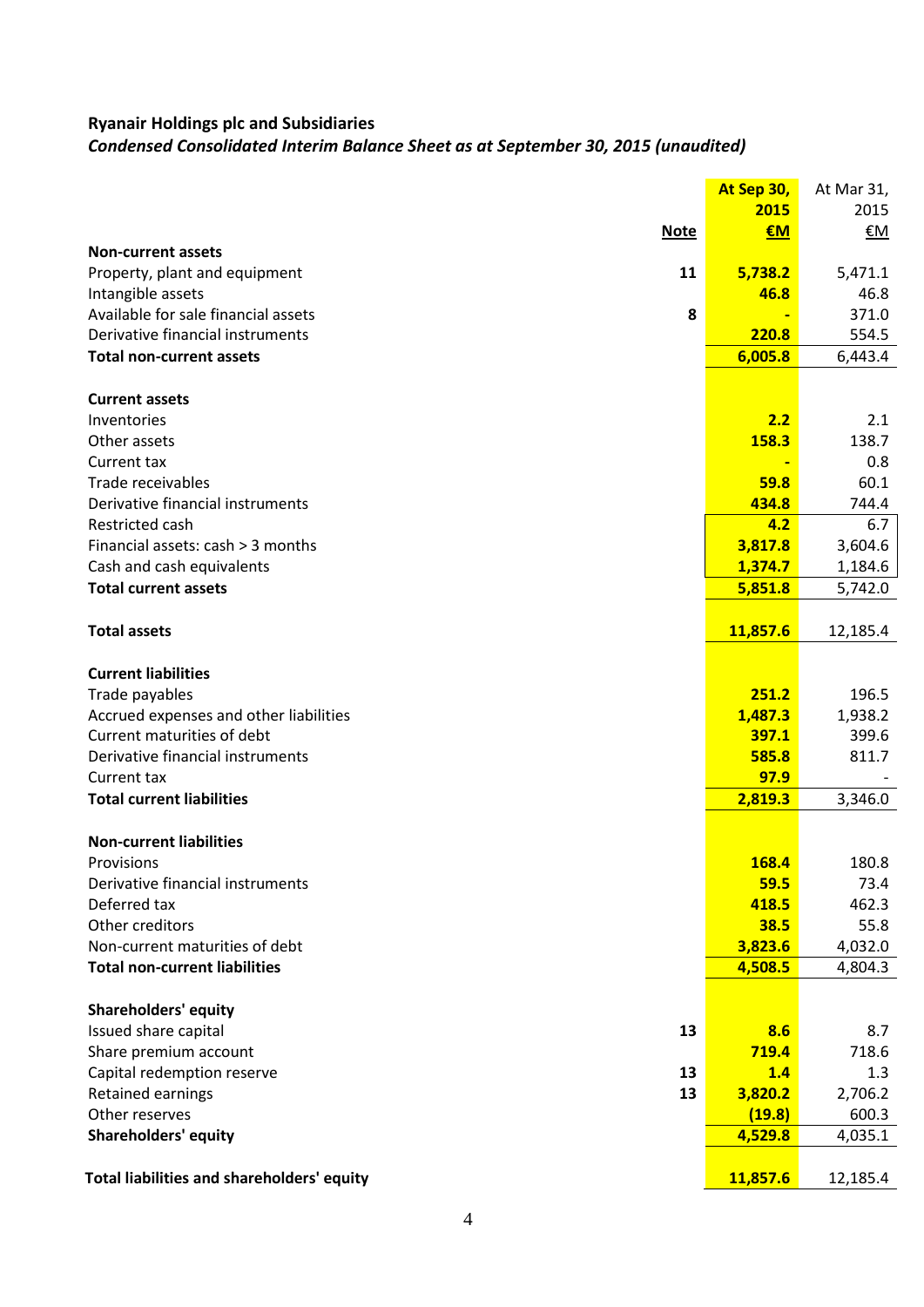## *Condensed Consolidated Interim Income Statement for the half-year ended September 30, 2015 (unaudited)*

|                                                  |             |         |                    |                    | <b>IFRS</b>    | <b>IFRS</b> |
|--------------------------------------------------|-------------|---------|--------------------|--------------------|----------------|-------------|
|                                                  |             |         | Pre-               |                    | Half-          | Half-       |
|                                                  |             |         | <b>Exceptional</b> | <b>Exceptional</b> | Year           | Year        |
|                                                  |             |         | <b>Results</b>     | <b>Items</b>       | <b>Ended</b>   | Ended       |
|                                                  |             |         | <b>Sep 30,</b>     | <b>Sep 30,</b>     | <b>Sep 30,</b> | Sep 30,     |
|                                                  |             | Change* | 2015               | 2015               | 2015           | 2014        |
|                                                  | <b>Note</b> | %       | €M                 | €M                 | €M             | €M          |
| <b>Operating revenues</b>                        |             |         |                    |                    |                |             |
| Scheduled revenues                               |             | $+16%$  | 3,240.0            |                    | 3,240.0        | 2,796.1     |
| Ancillary revenues                               |             | $+8%$   | 800.1              |                    | 800.1          | 741.3       |
| Total operating revenues - continuing operations |             | $+14%$  | 4,040.1            | $\blacksquare$     | 4,040.1        | 3,537.4     |
|                                                  |             |         |                    |                    |                |             |
| <b>Operating expenses</b>                        |             |         |                    |                    |                |             |
| Fuel and oil                                     |             | (1%)    | 1,157.0            | $\blacksquare$     | 1,157.0        | 1,171.5     |
| Airport and handling charges                     |             | $+15%$  | 469.6              | $\blacksquare$     | 469.6          | 407.6       |
| Route charges                                    |             | $+11%$  | 349.4              | $\blacksquare$     | 349.4          | 315.4       |
| Staff costs                                      |             | $+15%$  | 305.7              | $\blacksquare$     | 305.7          | 265.0       |
| Depreciation                                     |             | $+10%$  | 215.1              | $\blacksquare$     | 215.1          | 195.1       |
| Marketing, distribution and other                |             | $+20%$  | 149.0              | $\blacksquare$     | <b>149.0</b>   | 123.9       |
| Maintenance, materials and repairs               |             | (3%)    | 62.8               | $\blacksquare$     | 62.8           | 64.9        |
| Aircraft rentals                                 |             | $+17%$  | 71.0               |                    | 71.0           | 60.6        |
| <b>Total operating expenses</b>                  |             | $+7%$   | 2,779.6            |                    | 2,779.6        | 2,604.0     |
|                                                  |             |         |                    |                    |                |             |
| <b>Operating profit - continuing operations</b>  |             | +35%    | 1,260.5            | $\blacksquare$     | 1,260.5        | 933.4       |
|                                                  |             |         |                    |                    |                |             |
| Other income/(expense)                           |             |         |                    |                    |                |             |
| Gain on disposal of available for sale financial |             |         |                    |                    |                |             |
| asset                                            | 8           |         |                    | 317.5              | 317.5          |             |
| Finance expense                                  |             | (8%)    | (34.8)             | $\blacksquare$     | (34.8)         | (37.8)      |
| Finance income                                   |             | $+9%$   | <b>14.0</b>        | $\blacksquare$     | 14.0           | 12.8        |
| Foreign exchange (loss)                          |             | (22%)   | (0.7)              | $\blacksquare$     | (0.7)          | (0.9)       |
| <b>Total other income/(expense)</b>              |             | (17%)   | (21.5)             | 317.5              | 296.0          | (25.9)      |
|                                                  |             |         |                    |                    |                |             |
| Profit before tax                                |             | +37%    | <u>1,239.0</u>     | 317.5              | 1,556.5        | 907.5       |
|                                                  |             |         |                    |                    |                |             |
| Tax expense on profit on ordinary activities     | 4           | $+34%$  | (150.8)            |                    | (150.8)        | (112.5)     |
|                                                  |             |         |                    |                    |                |             |
| Profit for the half-year - all attributable to   |             | $+37%$  | 1,088.2            | 317.5              | 1,405.7        | 795.0       |
| equity holders of parent                         |             |         |                    |                    |                |             |
|                                                  |             |         |                    |                    |                |             |
| Earnings per ordinary share (in $\epsilon$ cent) |             |         |                    |                    |                |             |
| <b>Basic</b>                                     | 10          | +39%    | 79.90              |                    | 103.21         | 57.44       |
| <b>Diluted</b>                                   | 10          | +39%    | 79.47              |                    | 102.66         | 57.29       |
| Weighted average no. of ordinary shares (in      |             |         |                    |                    |                |             |
| Ms)                                              |             |         |                    |                    |                |             |
| <b>Basic</b>                                     | 10          |         | 1,362.0            |                    | 1,362.0        | 1,384.0     |
| Diluted                                          | 10          |         | 1,369.3            |                    | 1,369.3        | 1,387.7     |
|                                                  |             |         |                    |                    |                |             |

**\****Comparison refers to adjusted figures prior to inclusion of the exceptional item.*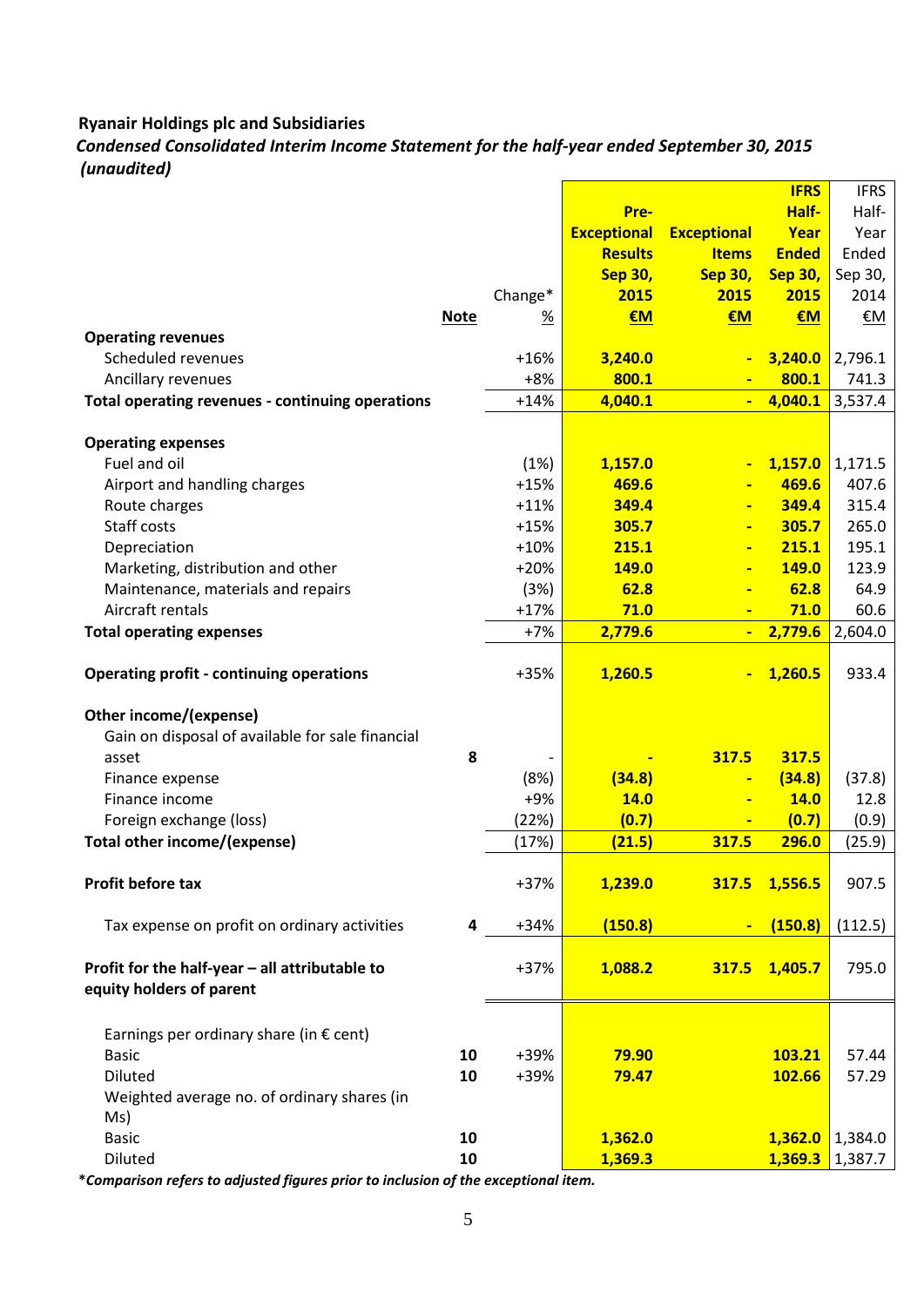*Condensed Consolidated Interim Income Statement for the quarter ended September 30, 2015 (unaudited)*

|                                                                          |             |                 | Pre-               |                     | <b>IFRS</b>    | <b>IFRS</b>  |
|--------------------------------------------------------------------------|-------------|-----------------|--------------------|---------------------|----------------|--------------|
|                                                                          |             |                 | <b>Exceptional</b> | <b>Exceptional</b>  | <b>Quarter</b> | Quarter      |
|                                                                          |             |                 | <b>Results</b>     | <b>Items</b>        | <b>Ended</b>   | Ended        |
|                                                                          |             |                 | <b>Sep 30,</b>     | <b>Sep 30,</b>      | <b>Sep 30,</b> | Sep 30,      |
|                                                                          |             | Change*         | 2015               | 2015                | 2015           | 2014         |
|                                                                          | <b>Note</b> | $\frac{9}{6}$   | €M                 | €M                  | €M             | €M           |
| <b>Operating revenues</b>                                                |             |                 |                    |                     |                |              |
| Scheduled revenues                                                       |             | $+19%$          | 1,991.9            | $\blacksquare$      | 1,991.9        | 1,671.1      |
| Ancillary revenues                                                       |             | $+7%$           | 395.5              |                     | 395.5          | 370.6        |
| Total operating revenues - continuing operations                         |             | $+17%$          | 2,387.4            | ÷                   | 2,387.4        | 2,041.7      |
|                                                                          |             |                 |                    |                     |                |              |
| <b>Operating expenses</b>                                                |             |                 |                    |                     |                |              |
| Fuel and oil                                                             |             | (2%)            | 597.0              | $\blacksquare$      | 597.0          | 607.7        |
| Airport and handling charges                                             |             | $+12%$          | 237.9              | $\blacksquare$      | 237.9          | 212.5        |
| Route charges                                                            |             | $+10%$          | <b>177.5</b>       | $\blacksquare$      | 177.5          | 160.9        |
| Staff costs                                                              |             | $+16%$          | 153.9              | $\blacksquare$      | <b>153.9</b>   | 132.3        |
| Depreciation                                                             |             | $+11%$          | 108.9              | $\blacksquare$      | 108.9<br>74.0  | 98.4         |
| Marketing, distribution and other                                        |             | $+15%$<br>$+5%$ | 74.0<br>31.1       | $\blacksquare$      | 31.1           | 64.3<br>29.7 |
| Maintenance, materials and repairs<br>Aircraft rentals                   |             | $+2%$           | 35.0               | $\blacksquare$      | 35.0           | 34.3         |
|                                                                          |             | $+6%$           | 1,415.3            | $\blacksquare$<br>Ξ | 1,415.3        | 1,340.1      |
| <b>Total operating expenses</b>                                          |             |                 |                    |                     |                |              |
| <b>Operating profit - continuing operations</b>                          |             | +39%            | 972.1              |                     | 972.1          | 701.6        |
| Other income/(expense)                                                   |             |                 |                    |                     |                |              |
| Gain on disposal of available for sale financial                         |             |                 |                    |                     |                |              |
| asset                                                                    | 8           |                 |                    | 317.5               | 317.5          |              |
| Finance expense                                                          |             | (7%)            | (17.5)             | $\blacksquare$      | (17.5)         | (18.8)       |
| Finance income                                                           |             | (8%)            | 3.4                | $\blacksquare$      | 3.4            | 3.7          |
| Foreign exchange gain/(loss)                                             |             |                 | 3.2                | $\blacksquare$      | 3.2            | (2.6)        |
| Total other income/(expense)                                             |             | (38%)           | (10.9)             | 317.5               | 306.6          | (17.7)       |
|                                                                          |             |                 |                    |                     |                |              |
| <b>Profit before tax</b>                                                 |             | $+41%$          | 961.2              | 317.5               | 1,278.7        | 683.9        |
| Tax expense on profit on ordinary activities                             | 4           | +38%            | (118.1)            |                     | (118.1)        | (85.7)       |
| Profit for the quarter - all attributable to equity<br>holders of parent |             | $+41%$          | 843.1              | 317.5               | 1,160.6        | 598.2        |
|                                                                          |             |                 |                    |                     |                |              |
| Earnings per ordinary share (in $\epsilon$ cent)                         |             |                 |                    |                     |                |              |
| <b>Basic</b>                                                             | 10          | $+44%$          | 62.22              |                     | 85.65          | 43.21        |
| <b>Diluted</b>                                                           | 10          | $+44%$          | 61.86              |                     | 85.16          | 43.09        |
| Weighted average no. of ordinary shares (in                              |             |                 |                    |                     |                |              |
| Ms)                                                                      |             |                 |                    |                     |                |              |
| <b>Basic</b>                                                             | 10          |                 | 1,355.1            |                     | 1,355.1        | 1,384.4      |
| Diluted                                                                  | 10          |                 | 1,362.9            |                     | 1,362.9        | 1,388.1      |

**\****Comparison refers to adjusted figures prior to inclusion of the exceptional item.*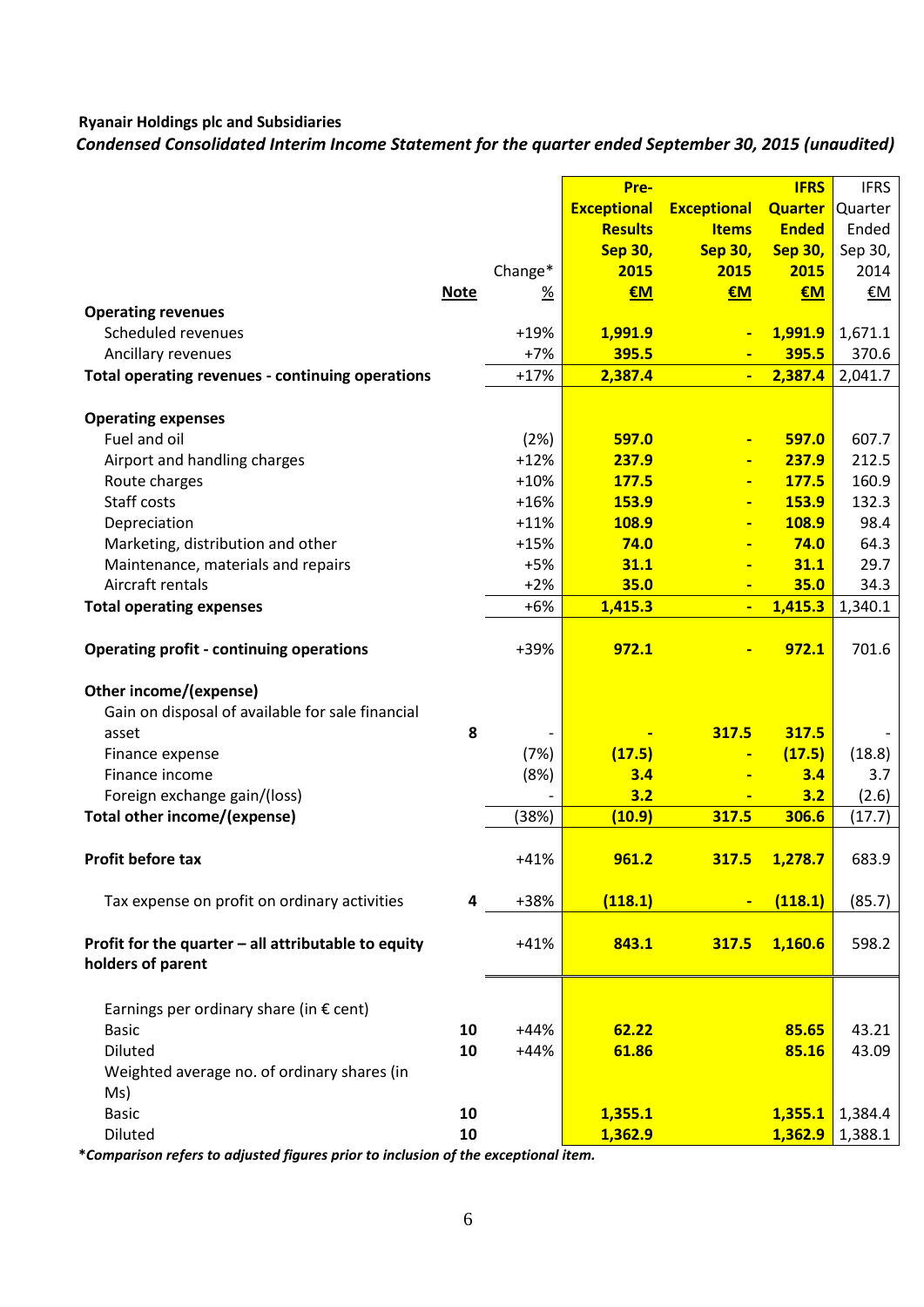## *Condensed Consolidated Interim Statement of Comprehensive Income for the half-year ended September 30, 2015 (unaudited)*

|                                                                               | <b>Half-year</b> | Half-year |
|-------------------------------------------------------------------------------|------------------|-----------|
|                                                                               | <b>Ended</b>     | Ended     |
|                                                                               | <b>Sep 30,</b>   | Sep 30,   |
|                                                                               | 2015             | 2014      |
|                                                                               | $\epsilon$ M     | <u>€M</u> |
|                                                                               |                  |           |
| Profit for the half-year                                                      | 1,405.7          | 795.0     |
|                                                                               |                  |           |
| Other comprehensive income:                                                   |                  |           |
| Items that are or may be reclassified to profit or loss:                      |                  |           |
| Cash flow hedge reserve movements:                                            |                  |           |
| Net movement in cash flow hedge reserve                                       | (336.3)          | 175.0     |
| <b>Available for sale financial asset:</b>                                    |                  |           |
| Net (decrease) in fair value of available for sale financial asset            |                  | (34.2)    |
| Disposal of available for sale financial asset-reclassified to profit or loss | <u>(291.4)</u>   |           |
|                                                                               |                  |           |
| Other comprehensive (loss)/income for the half-year, net of income tax        | (627.7)          | 140.8     |
|                                                                               |                  |           |
| Total comprehensive income for the half-year - all attributable to equity     | 778.0            | 935.8     |
| holders of parent                                                             |                  |           |

## *Condensed Consolidated Interim Statement of Comprehensive Income for the quarter ended September 30, 2015 (unaudited)*

|                                                                                                | <b>Quarter</b> | Quarter   |
|------------------------------------------------------------------------------------------------|----------------|-----------|
|                                                                                                | <b>Ended</b>   | Ended     |
|                                                                                                | <b>Sep 30,</b> | Sep 30,   |
|                                                                                                | 2015           | 2014      |
|                                                                                                | €M             | <u>€M</u> |
|                                                                                                |                |           |
| Profit for the quarter                                                                         | 1,160.6        | 598.2     |
|                                                                                                |                |           |
| Other comprehensive income:                                                                    |                |           |
| Items that are or may be reclassified to profit or loss:                                       |                |           |
| Cash flow hedge reserve movements:                                                             |                |           |
| Net movement in cash flow hedge reserve                                                        | (231.0)        | 109.8     |
| <b>Available for sale financial asset:</b>                                                     |                |           |
| Net increase/(decrease) in fair value of available for sale financial asset                    |                | (4.8)     |
| Disposal of available for sale financial asset-reclassified to profit or loss                  | (291.4)        |           |
|                                                                                                |                |           |
| Other comprehensive (loss)/income for the quarter, net of income tax                           | (522.4)        | 105.0     |
|                                                                                                |                |           |
| Total comprehensive income for the quarter $-$ all attributable to equity<br>holders of parent | 638.2          | 703.2     |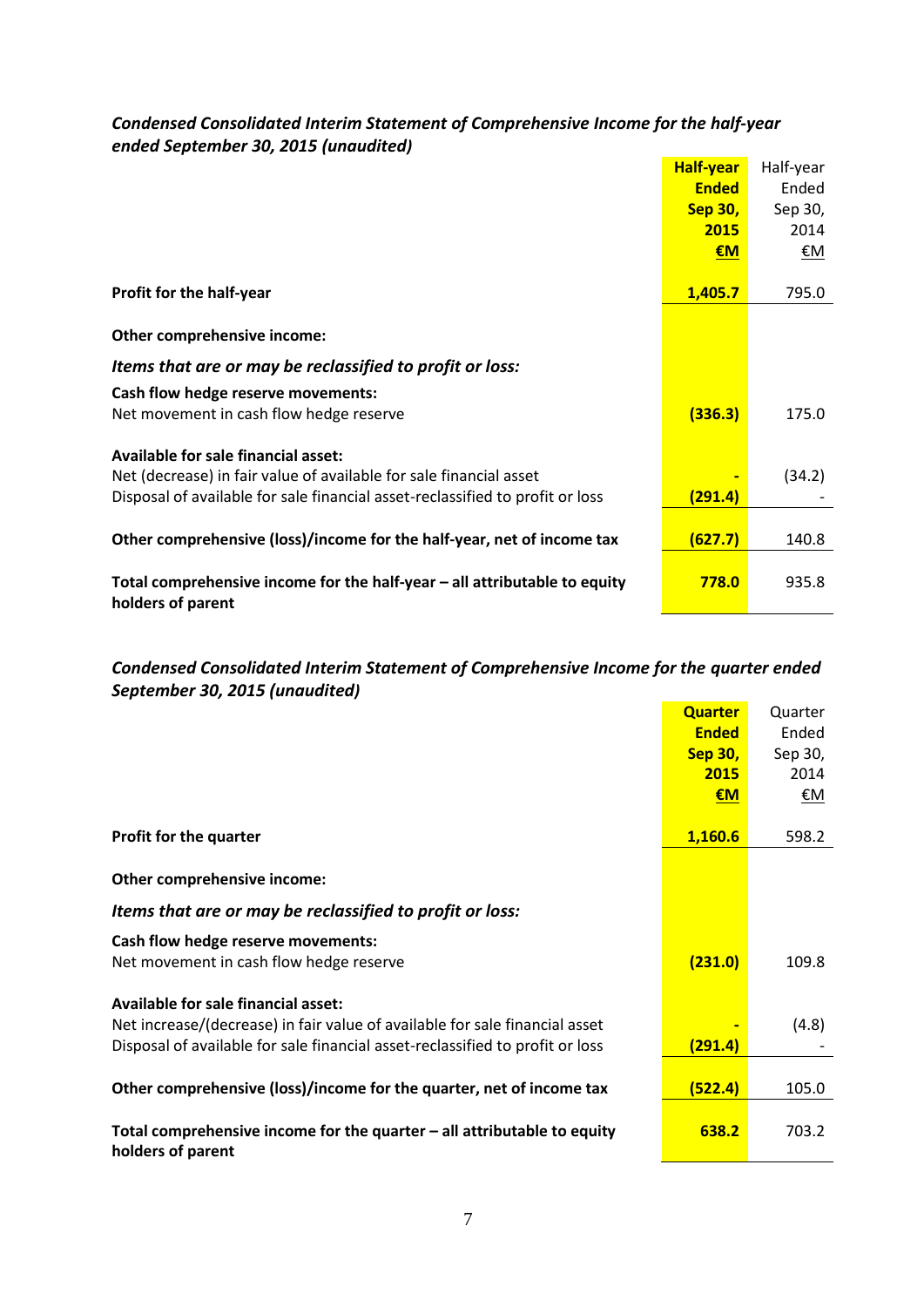## *Condensed Consolidated Interim Statement of Cash Flows for the half-year ended September 30, 2015 (unaudited)*

|                                                                   | <b>Half-year</b> | Half-year  |
|-------------------------------------------------------------------|------------------|------------|
|                                                                   | <b>Ended</b>     | Ended      |
|                                                                   | <b>Sep 30,</b>   | Sep 30,    |
|                                                                   | 2015             | 2014       |
| <b>Note</b>                                                       | €M               | €M         |
| <b>Operating activities</b>                                       |                  |            |
| Profit after tax                                                  | 1,405.7          | 795.0      |
| Adjustments to reconcile profit after tax to net cash provided by |                  |            |
| operating activities                                              |                  |            |
| Depreciation                                                      | 215.1            | 195.1      |
| (Increase) in inventories                                         | (0.1)            |            |
| Tax expense on profit on ordinary activities                      | 150.8            | 112.5      |
| Share based payments                                              | 4.7              | (1.1)      |
| Decrease/(increase) in trade receivables                          | 0.3              | (3.1)      |
| (Increase) in other current assets                                | (18.2)           | (14.0)     |
| Increase in trade payables                                        | 54.7             | 15.6       |
| (Decrease) in accrued expenses                                    | (447.7)          | (306.1)    |
| (Decrease) in other creditors                                     | (17.3)           | (17.3)     |
| (Decrease)/increase in provisions                                 | (12.3)           | 16.2       |
| Gain on disposal of available for sale financial asset            | (317.5)          |            |
| (Increase)/decrease in finance income                             | (1.5)            | 0.2        |
| (Decrease) in finance expense                                     | (4.0)            | (0.2)      |
| Income tax paid                                                   | (45.5)           | (18.2)     |
| Net cash provided by operating activities                         | 967.2            | 774.6      |
| <b>Investing activities</b>                                       |                  |            |
| Capital expenditure (purchase of property, plant and equipment)   | (482.2)          | (292.6)    |
| Disposal of available for sale asset                              | 398.1            |            |
| Decrease/(increase) in restricted cash                            | 2.5              | (4.8)      |
| (Increase) in financial assets: cash > 3 months                   | (213.2)          | (1, 559.4) |
| Net cash (used in) investing activities                           | (294.8)          | (1,856.8)  |
| <b>Financing activities</b>                                       |                  |            |
| Net proceeds from shares issued                                   | 0.8              | 4.9        |
| Proceeds from long term borrowings                                |                  | 845.9      |
| Repayments of long term borrowings                                | (194.3)          | (199.4)    |
| Shares purchased under share buy-back programme<br>13             | (288.8)          |            |
| Net cash (used in) financing activities                           | (482.3)          | 651.4      |
|                                                                   |                  |            |
| Increase/(decrease) in cash and cash equivalents                  | <b>190.1</b>     | (430.8)    |
| Cash and cash equivalents at beginning of the period              | 1,184.6          | 1,730.1    |
| Cash and cash equivalents at end of the period                    | 1,374.7          | 1,299.3    |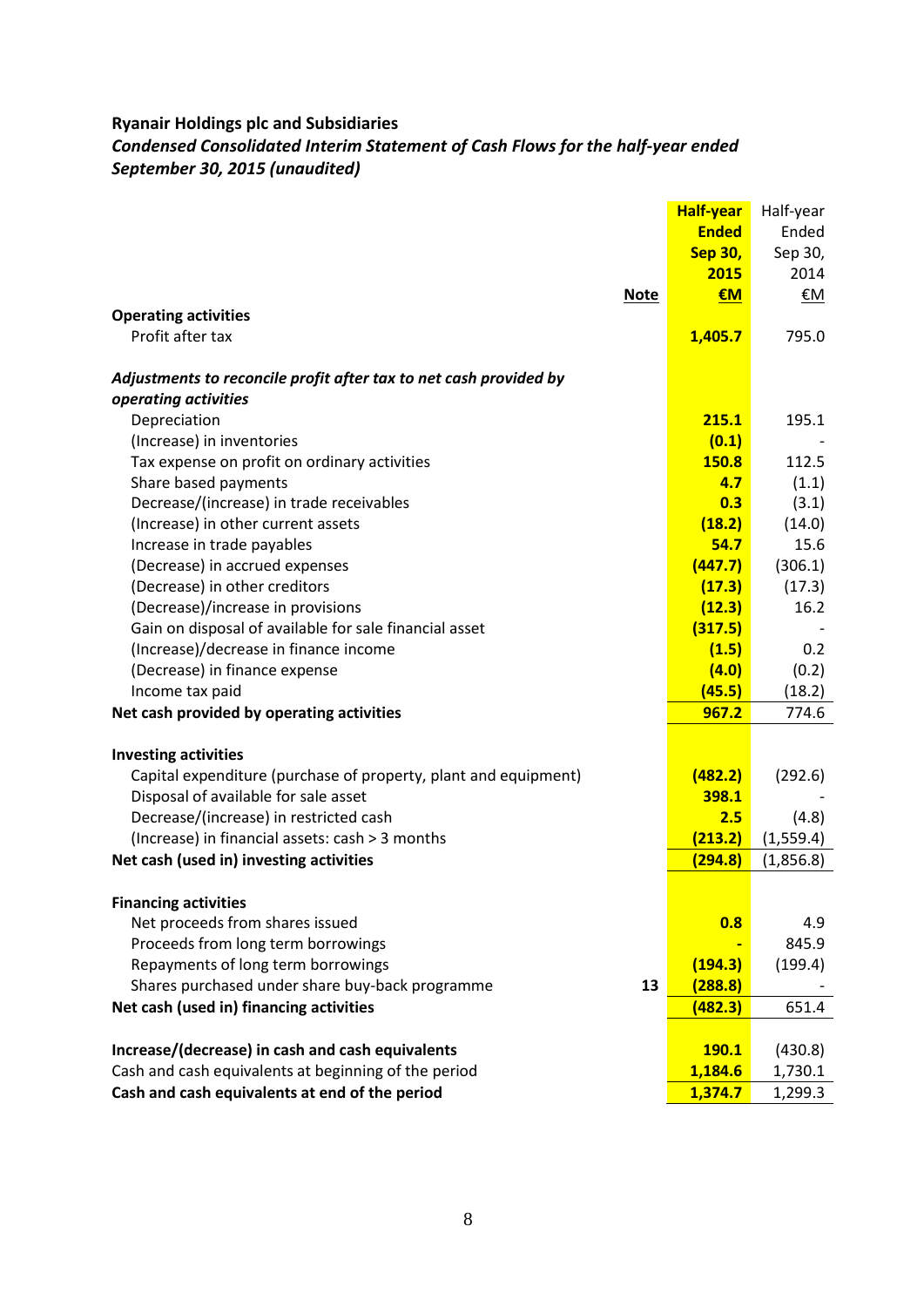## *Condensed Consolidated Interim Statement of Changes in Shareholders' Equity for the half-year ended September 30, 2015 (unaudited)*

|                                                                             |                                |                                                       |                                                 |                                   |                                        |                              | <b>Other Reserves</b> |                                |                |
|-----------------------------------------------------------------------------|--------------------------------|-------------------------------------------------------|-------------------------------------------------|-----------------------------------|----------------------------------------|------------------------------|-----------------------|--------------------------------|----------------|
|                                                                             | Ordinary<br><b>Shares</b><br>М | <b>Issued</b><br><b>Share</b><br>Capital<br><u>€M</u> | <b>Share</b><br>Premium<br><b>Account</b><br>€М | Retained<br><b>Earnings</b><br>€М | Capital<br>Redemption<br>Reserve<br>€M | <b>Treasury</b><br><u>€M</u> | <b>Hedging</b><br>€М  | Other<br><b>Reserves</b><br>€М | Total<br>€M    |
| Balance at March 31, 2014                                                   | 1,383.3                        | 8.8                                                   | 704.2                                           | 2,465.1                           | $1.2$                                  | $\overline{\phantom{a}}$     | (83.2)                | 189.7                          | 3,285.8        |
| Profit for the half-year                                                    |                                |                                                       |                                                 | 795.0                             |                                        |                              |                       |                                | 795.0          |
| Other comprehensive income                                                  |                                |                                                       |                                                 |                                   |                                        |                              |                       |                                |                |
| Net movements in cash flow                                                  |                                |                                                       |                                                 |                                   |                                        |                              |                       |                                |                |
| reserve                                                                     |                                |                                                       |                                                 |                                   |                                        |                              | 175.0                 |                                | 175.0          |
| Net change in fair value of<br>available for sale financial asset           |                                |                                                       |                                                 |                                   |                                        |                              |                       |                                |                |
|                                                                             |                                |                                                       |                                                 |                                   | ä,                                     |                              |                       | (34.2)                         | (34.2)         |
| Total other comprehensive income                                            | $\overline{\phantom{a}}$       |                                                       |                                                 | 795.0                             |                                        | $\overline{\phantom{a}}$     | 175.0<br>175.0        | (34.2)<br>(34.2)               | 140.8<br>935.8 |
| Total comprehensive income                                                  |                                |                                                       |                                                 |                                   |                                        |                              |                       |                                |                |
| Transactions with owners of the<br>Company recognised directly in<br>equity |                                |                                                       |                                                 |                                   |                                        |                              |                       |                                |                |
| Issue of ordinary equity shares                                             | 1.2                            |                                                       | 4.9                                             |                                   |                                        |                              |                       |                                | 4.9            |
| Share-based payments                                                        |                                |                                                       |                                                 |                                   |                                        |                              |                       | (1.1)                          | (1.1)          |
| Transfer of exercised and expired                                           |                                |                                                       |                                                 |                                   |                                        |                              |                       |                                |                |
| share based awards                                                          |                                |                                                       |                                                 | 3.1                               |                                        |                              |                       | (3.1)                          |                |
| <b>Balance at September 30, 2014</b>                                        | 1,384.5                        | 8.8                                                   | 709.1                                           | 3,263.2                           | 1.2                                    |                              | 91.8                  | 151.3                          | 4,225.4        |
| Profit for the half-year                                                    |                                |                                                       |                                                 | 71.7                              |                                        |                              |                       |                                | 71.7           |
| Other comprehensive income                                                  |                                |                                                       |                                                 |                                   |                                        |                              |                       |                                |                |
| Net actuarial losses from                                                   |                                |                                                       |                                                 |                                   |                                        |                              |                       |                                |                |
| retirement benefit plans                                                    | ٠                              |                                                       |                                                 | (2.4)                             |                                        |                              |                       |                                | (2.4)          |
| Net movements in cash flow<br>reserve                                       |                                |                                                       |                                                 |                                   |                                        |                              | 216.7                 | $\qquad \qquad -$              | 216.7          |
| Net change in fair value of                                                 |                                |                                                       |                                                 |                                   |                                        |                              |                       |                                |                |
| available for sale financial asset                                          | ÷                              |                                                       |                                                 |                                   |                                        |                              |                       | 144.9                          | 144.9          |
| Total other comprehensive income                                            | ä,                             |                                                       | $\sim$                                          | (2.4)                             |                                        |                              | 216.7                 | 144.9                          | 359.2          |
|                                                                             |                                |                                                       |                                                 |                                   |                                        |                              |                       |                                |                |
| Total comprehensive income                                                  | $\overline{\phantom{0}}$       |                                                       | $\overline{\phantom{a}}$                        | 69.3                              |                                        |                              | 216.7                 | 144.9                          | 430.9          |
| Transactions with owners of the                                             |                                |                                                       |                                                 |                                   |                                        |                              |                       |                                |                |
| Company recognised directly in                                              |                                |                                                       |                                                 |                                   |                                        |                              |                       |                                |                |
| equity                                                                      |                                |                                                       |                                                 |                                   |                                        |                              |                       |                                |                |
| Issue of ordinary equity shares                                             | 3.8                            |                                                       | 9.5                                             |                                   |                                        |                              |                       |                                | 9.5            |
| Share-based payments                                                        |                                |                                                       |                                                 |                                   | $\overline{\phantom{m}}$               |                              |                       | 1.6                            | 1.6            |
| Dividend paid                                                               |                                |                                                       |                                                 | (520.3)                           |                                        |                              |                       |                                | (520.3)        |
| Repurchase of ordinary equity                                               |                                |                                                       |                                                 |                                   |                                        |                              |                       |                                |                |
| shares<br>Cancellation of repurchased                                       |                                |                                                       | $\overline{a}$                                  | (108.8)                           |                                        | (3.2)                        |                       |                                | (112.0)        |
| ordinary shares                                                             | (10.6)                         | (0.1)                                                 |                                                 |                                   | 0.1                                    |                              |                       |                                |                |
| Transfer of exercised and expired                                           |                                |                                                       |                                                 |                                   |                                        |                              |                       |                                |                |
| share based awards                                                          |                                |                                                       |                                                 | 2.8                               |                                        |                              |                       | (2.8)                          |                |
| Balance at March 31, 2015                                                   | 1,377.7                        | 8.7                                                   | 718.6                                           | 2,706.2                           | 1.3                                    | (3.2)                        | 308.5                 | 295.0                          | 4,035.1        |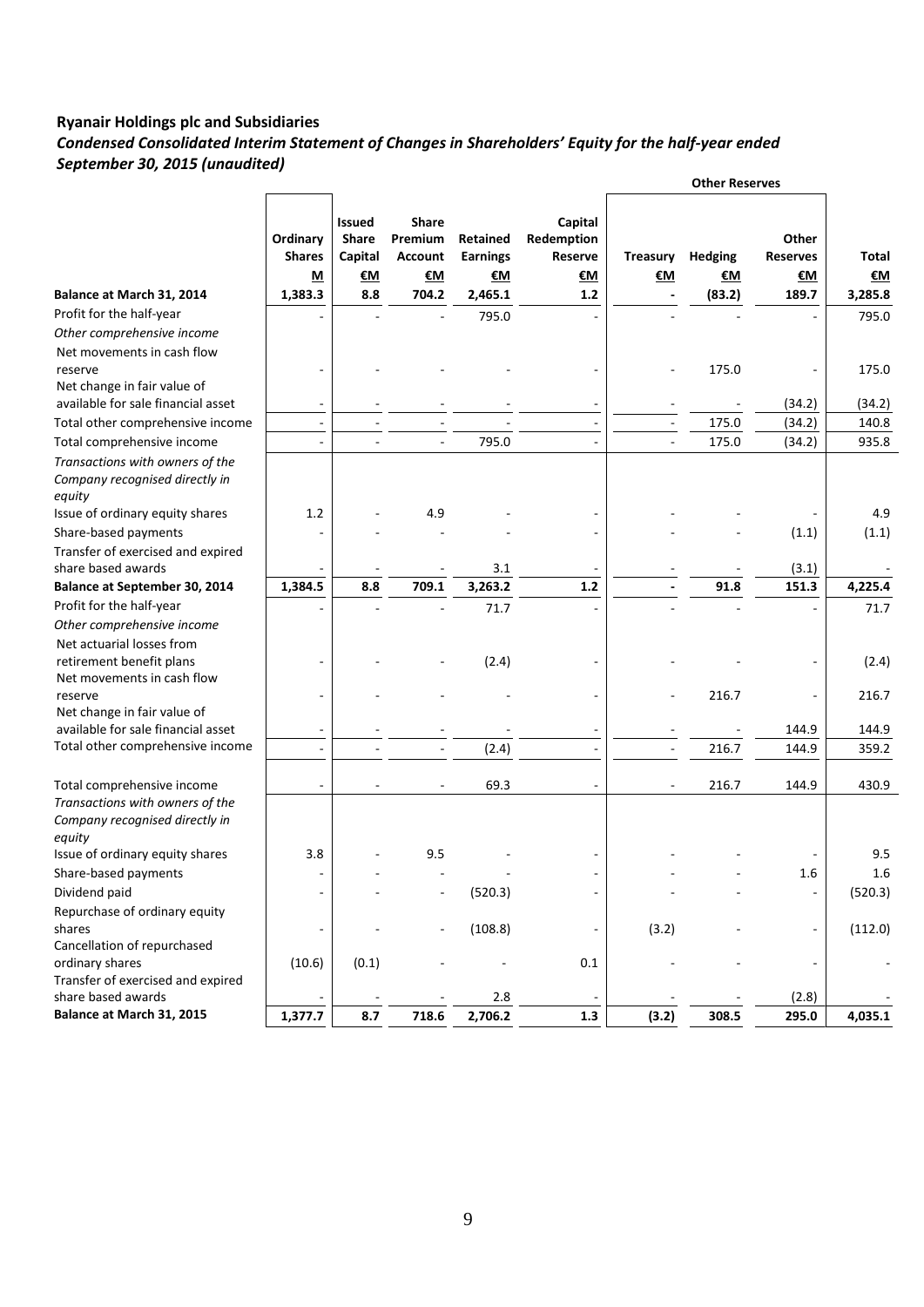*Condensed Consolidated Interim Statement of Changes in Shareholders' Equity for the half-year ended September 30, 2015 (unaudited) (continued)*

|                                                                               | <b>Ordinary</b><br><b>Shares</b><br>M | <b>Issued</b><br><b>Share</b><br><b>Capital</b><br>€M | <b>Share</b><br><b>Premium</b><br><b>Account</b><br>€M | <b>Retained</b><br><b>Earnings</b><br>€M | <b>Capital</b><br>Redemption<br><b>Reserve</b><br>€M | <b>Treasury</b><br>€M | <b>Hedging</b><br>€M | <b>Other</b><br><b>Reserves</b><br>€M | <b>Total</b><br>€M |
|-------------------------------------------------------------------------------|---------------------------------------|-------------------------------------------------------|--------------------------------------------------------|------------------------------------------|------------------------------------------------------|-----------------------|----------------------|---------------------------------------|--------------------|
| <b>Balance at March 31, 2015</b>                                              | 1,377.7                               | 8.7                                                   | 718.6                                                  | 2,706.2                                  | 1.3                                                  | (3.2)                 | 308.5                | 295.0                                 | 4,035.1            |
| Profit for the half-year<br>Other comprehensive income                        |                                       |                                                       | ÷                                                      | 1,405.7                                  | $\overline{\phantom{a}}$                             |                       |                      |                                       | 1,405.7            |
| Net movements in cash flow<br>reserve                                         |                                       |                                                       |                                                        |                                          |                                                      |                       | (336.3)              |                                       | (336.3)            |
| Net change in fair value of<br>available for sale financial asset             |                                       |                                                       |                                                        |                                          | ÷                                                    |                       |                      | (291.4)                               | (291.4)            |
| Total other comprehensive income                                              |                                       |                                                       |                                                        |                                          | $\blacksquare$                                       |                       | (336.3)              | (291.4)                               | (627.7)            |
| Total comprehensive income                                                    | ٠                                     |                                                       | $\blacksquare$                                         | 1,405.7                                  | ٠                                                    | $\blacksquare$        | (336.3)              | (291.4)                               | 778.0              |
| Transactions with owners of the<br>Company recognised directly in<br>equity   |                                       |                                                       |                                                        |                                          |                                                      |                       |                      |                                       |                    |
| <b>Issue of ordinary equity shares</b>                                        | 0.3                                   |                                                       | 0.8                                                    |                                          | $\blacksquare$                                       |                       |                      |                                       | 0.8                |
| <b>Share-based payments</b>                                                   |                                       |                                                       |                                                        |                                          | $\blacksquare$                                       |                       |                      | 4.7                                   | 4.7                |
| <b>Treasury shares cancelled</b>                                              | (0.3)                                 |                                                       |                                                        | (3.2)                                    | $\blacksquare$                                       | 3.2                   |                      |                                       |                    |
| Repurchase of ordinary equity<br>shares<br><b>Cancellation of repurchased</b> |                                       |                                                       | $\equiv$                                               | (288.8)                                  | $\blacksquare$                                       |                       |                      |                                       | (288.8)            |
| ordinary shares<br>Transfer of exercised and expired                          | (24.6)                                | (0.1)                                                 |                                                        |                                          | 0.1                                                  |                       |                      |                                       |                    |
| share based awards                                                            |                                       |                                                       |                                                        | 0.3                                      | $\blacksquare$                                       |                       |                      | (0.3)                                 |                    |
| <b>Balance at September 30, 2015</b>                                          | 1,353.1                               | 8.6                                                   | 719.4                                                  | 3,820.2                                  | 1.4                                                  |                       | (27.8)               | 8.0                                   | 4,529.8            |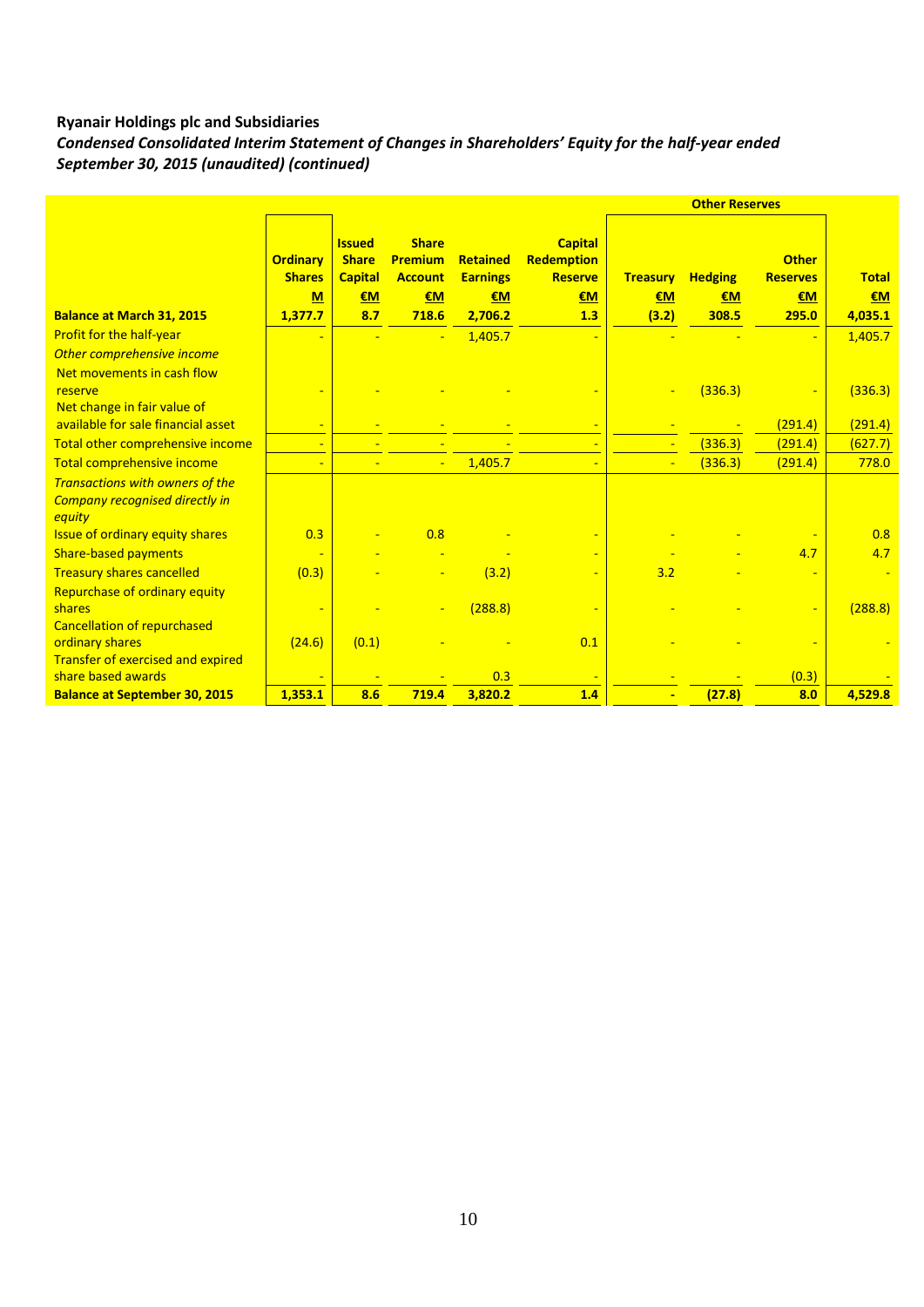## **Ryanair Holdings plc**

## **Introduction**

For the purposes of the Management Discussion and Analysis ("MD&A") (with the exception of the balance sheet commentary below) all figures and comments are by reference to the adjusted results excluding the exceptional items referred to below. A reconciliation of the results for the period under IFRS to the adjusted results is provided in note 9 of this half-yearly financial report.

The exceptional item in the half-year ended September 30, 2015 comprised the gain of €317.5M arising on the disposal of Ryanair's 29.8% shareholding in Aer Lingus.

Adjusted profit excluding the exceptional item increased by 37% to €1,088.2M in the half-year ended September 30, 2015. Including the exceptional item the profit for the half-year amounted to €1,405.7M.

## **Financial Review Half-Year Ended September 30, 2015**

#### **Income Statement**

#### **Scheduled revenues:**

Scheduled revenues rose by **16% to €3,240.0M** due to 13% traffic growth to 58m and a 2% increase in average fare to €56.

#### **Ancillary revenues:**

Ancillary revenues rose by **8% to €800.1M** due to 13% traffic growth, partially offset by a one-time benefit in the prior year comparative arising from the earlier loading of the Summer 15 schedules and the result of Hertz ending their car-hire partnership (on short notice) at the beginning of Jul-15.

#### **Operating Expenses:**

#### **Fuel and oil:**

Fuel and oil fell by **1% to €1,157.0M** due to lower euro fuel prices per gallon in the period.

#### **Airport and handling charges:**

Airport and handling charges rose by **15% to €469.6M** due to 13% traffic growth, the addition of more primary airports to the network and stronger sterling against the euro.

#### **Route charges:**

Route charges increased by **11% to €349.4M** due to a 7% increase in sectors flown and Eurocontrol price increases in France, Germany and the UK.

#### **Staff costs:**

Staff costs were up **15% to €305.7M** due to a 7% increase in sectors flown, the impact of a 2% pay increase in Apr-15 and stronger sterling against the euro.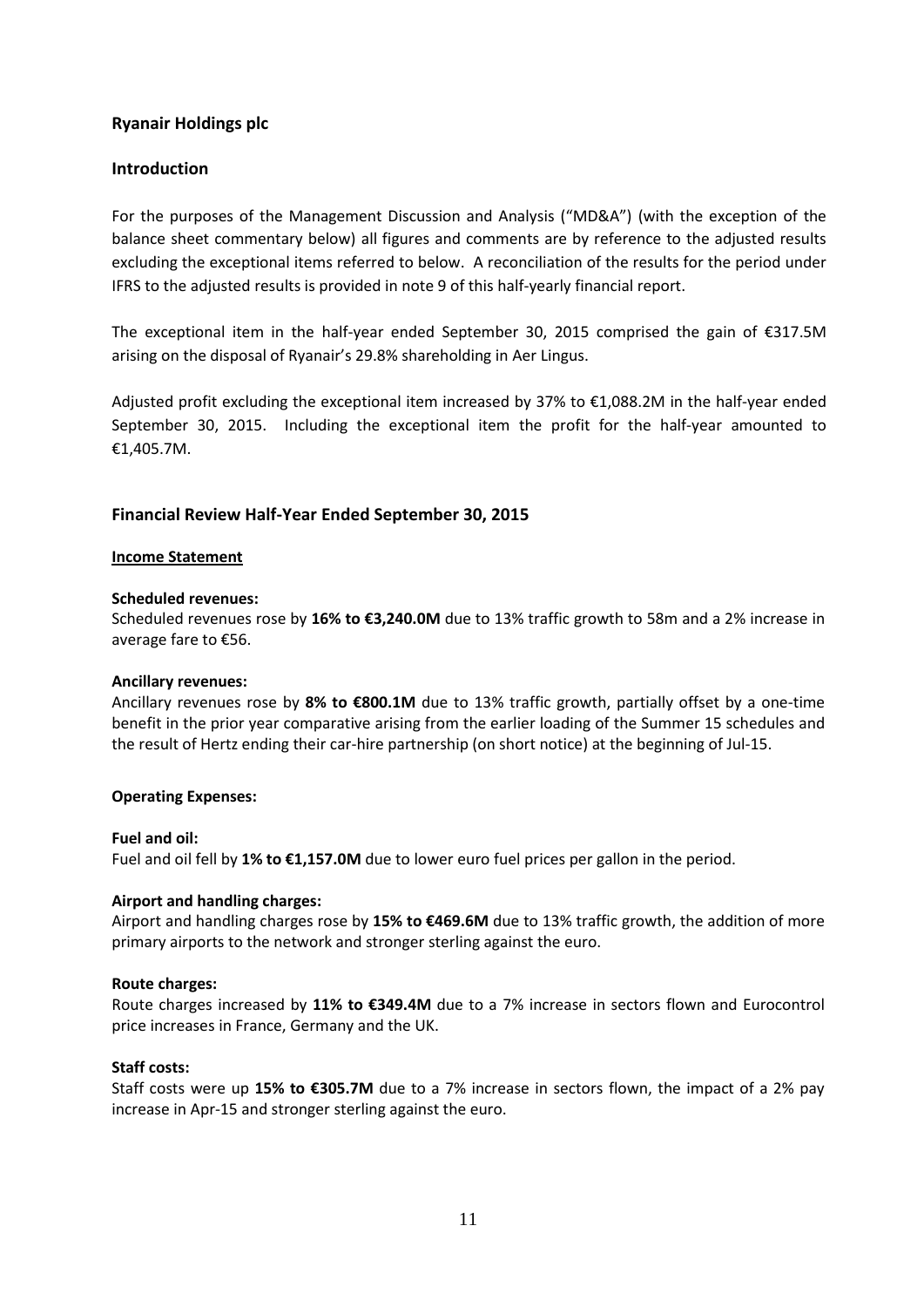#### **Depreciation:**

Depreciation increased by **10% to €215.1M** due to 21 additional aircraft (269 at Sep-15 v 248 at Sep-14), the purchase of 5 spare engines and higher levels of heavy maintenance activity.

#### **Marketing, distribution and other:**

Marketing, distribution and other rose by **20% to €149.0M**, due mainly to costs related to the French ATC strike in Apr-15 (approx. €5M), accelerated spend (timing) of our marketing budget due to the opening up of new routes and bases and higher on-board sales.

## **Maintenance, materials and repairs:**

Maintenance, materials and repairs decreased by **3%** to **€62.8M** due to lower unscheduled maintenance than last year and positive currency hedging.

## **Aircraft rentals:**

Aircraft rentals increased by **17% to €71.0M** due to the longer duration of short-term summer leases compared to the prior year comparative.

## **Unit costs excluding fuel remained flat, including fuel they fell by 6%.**

## **Other income/(expense)**

## **Gain on disposal of available for sale financial asset:**

The Group disposed of its 29.8% shareholding in Aer Lingus for €2.50 per share resulting in an exceptional gain of €317.5M primarily due to the reclassification of unrealised gains from other comprehensive income and reserves to the income statement. The investment had previously been impaired to €0.50 per share in prior periods.

#### **Finance expense:**

Finance expense fell by **8% to €34.8M** due to lower interest rates.

#### **Finance income:**

Finance income rose by **9% to €14.0M** primarily due to higher cash balances.

#### **Balance sheet**

Gross cash rose by €400.8M to €5,196.7M since Mar-15.

Gross debt fell by €210.9M to €4,220.7M in the period.

€967.2M cash flow was generated by operating activities and the sale of our 29.8% shareholding in Aer Lingus generated €398.1M. This funded net capital expenditure of €482.2M, share buybacks of €288.8M and debt repayments of €194.3M.

Net cash rose by €611.7M to €976.0M (Mar 31, 2015: €364.3M).

#### **Shareholders' equity**

Shareholders' equity increased by €494.7M to €4,529.8M in the period due to net profit after tax of €1,405.7M offset by a reclassification of €291.4M on disposal of the available for sale financial asset, €288.8M in share buy backs and IFRS accounting treatment for derivatives of €336.3M.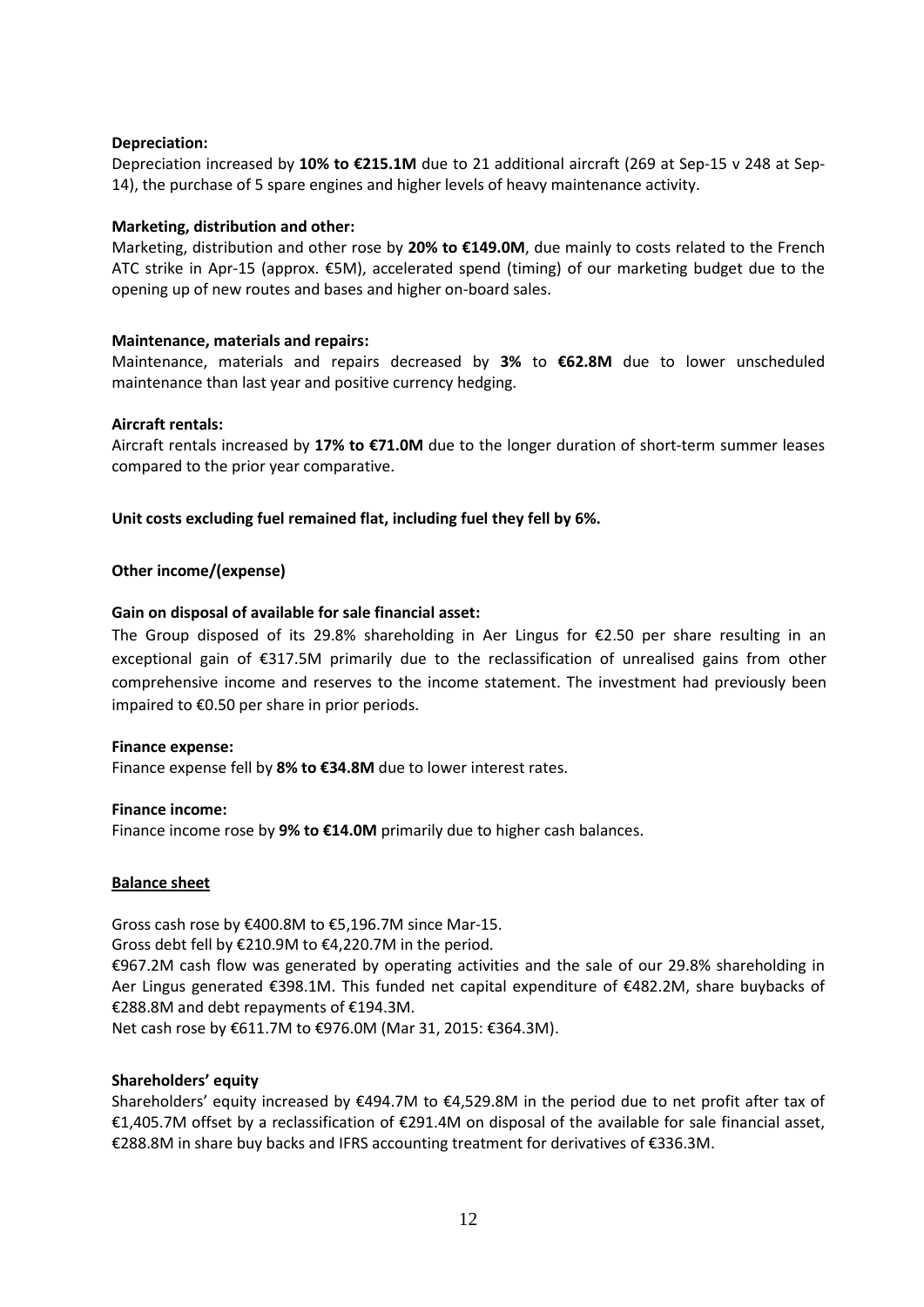## **Financial Review Quarter Ended September 30, 2015**

## **Introduction**

The exceptional item in the quarter ended September 30, 2015 comprised the gain of €317.5M arising on the disposal of Ryanair's 29.8% shareholding in Aer Lingus.

Adjusted profit excluding the exceptional item increased by 41% to €843.1M in the quarter ended September 30, 2015. Including the exceptional item the profit for the quarter amounted to €1,160.6M.

#### **Income Statement**

#### **Scheduled revenues:**

Scheduled revenues rose by **19% to €1,991.9M** due to 11% traffic growth to 30M and a 7% increase in average fare to €66.

#### **Ancillary revenues:**

Ancillary revenues rose by **7% to €395.5M** due to 11% traffic growth, partially offset by a one-time benefit in the prior year comparative arising from the earlier loading of the Summer 15 schedules and the result of Hertz ending their car-hire partnership (on short notice) at the beginning of Jul-15.

#### **Operating Expenses:**

#### **Fuel and oil:**

Fuel and oil fell by **2% to €597.0M** due to lower euro fuel prices per gallon in the quarter.

#### **Airport and handling charges:**

Airport and handling charges rose by **12% to €237.9M** due to 11% traffic growth, the addition of more primary airports to the network and stronger sterling against the euro.

#### **Route charges:**

Route charges increased by **10% to €177.5M** due to a 7% increase in sectors flown and Eurocontrol price increases in France, Germany and the UK.

#### **Staff costs:**

Staff costs were up **16% to €153.9M** due to a 7% increase in sectors flown, the impact of a 2% pay increase in Apr-15 and stronger sterling against the euro.

#### **Depreciation:**

Depreciation increased by **11% to €108.9M** due to 21 additional aircraft (269 at Sep-15 v 248 at Sep-14), the purchase of 5 spare engines and higher levels of heavy maintenance activity.

#### **Marketing, distribution and other:**

Marketing distribution and other rose by **15% to €74.0M** due to the accelerated spend (timing) of our marketing budget due to the opening of new routes and bases and higher on-board sales.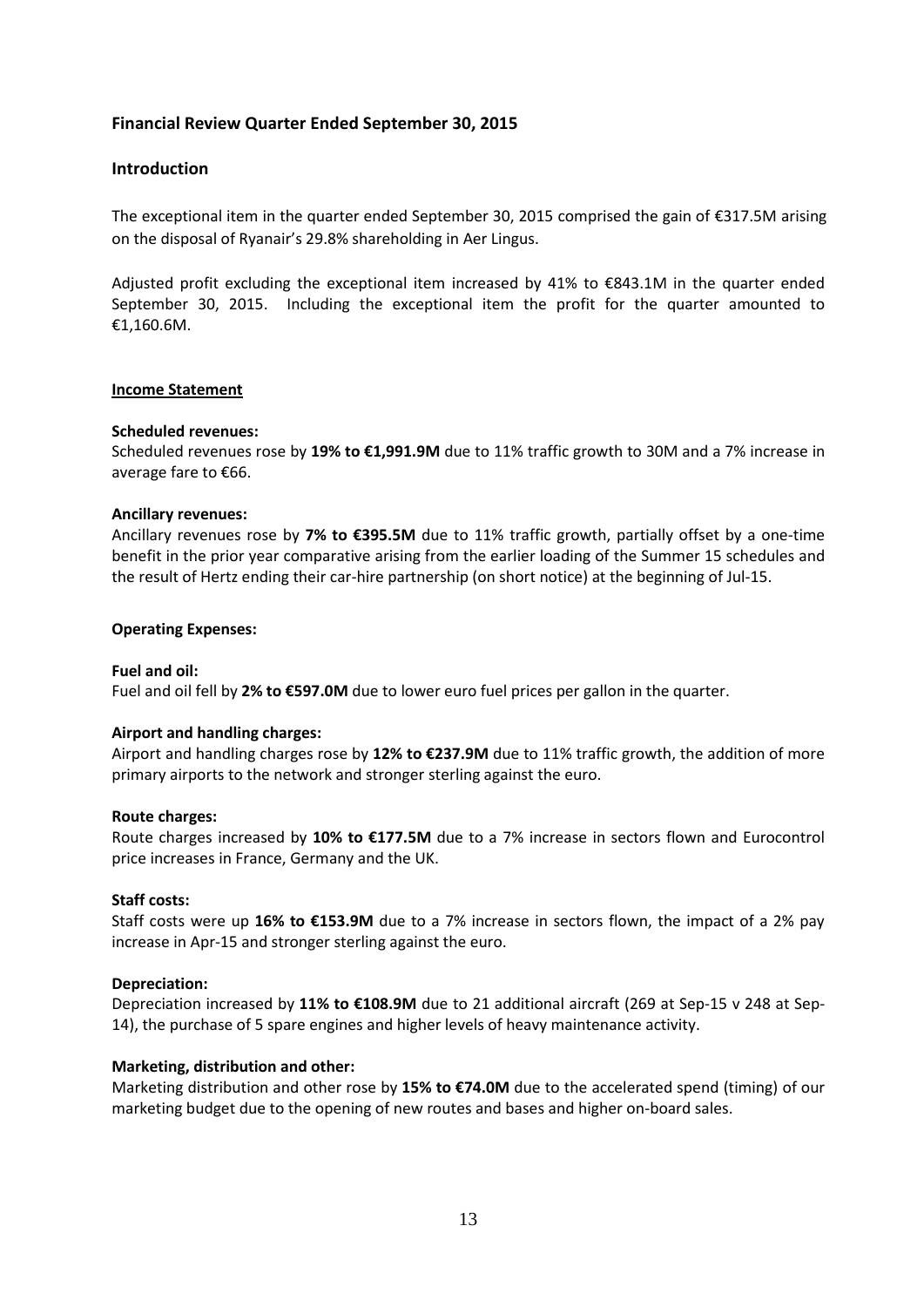#### **Maintenance, materials and repairs:**

Maintenance, materials and repairs increased by **5% to €31.1M** due to the increased level of activity.

#### **Aircraft rentals:**

Aircraft rentals increased by **2% to €35.0M** due to the longer duration of summer leases compared to the prior year comparative.

#### **Unit costs excluding fuel rose by 1%, including fuel they fell by 5%.**

**Other income/(expense)**

#### **Gain on disposal of available for sale financial asset:**

The Group disposed of its 29.8% shareholding in Aer Lingus for €2.50 per share resulting in an exceptional gain in the income statement of €317.5M primarily due to the reclassification of unrealised gains from other comprehensive income and reserves to the income statement. The investment had previously been impaired to €0.50 per share in prior periods.

#### **Finance expense:**

Finance expense fell by **7% to €17.5M** due to lower interest rates.

#### **Finance income:**

Finance income dropped by **8% to €3.4M** due to lower interest rates earned on cash deposits in the quarter.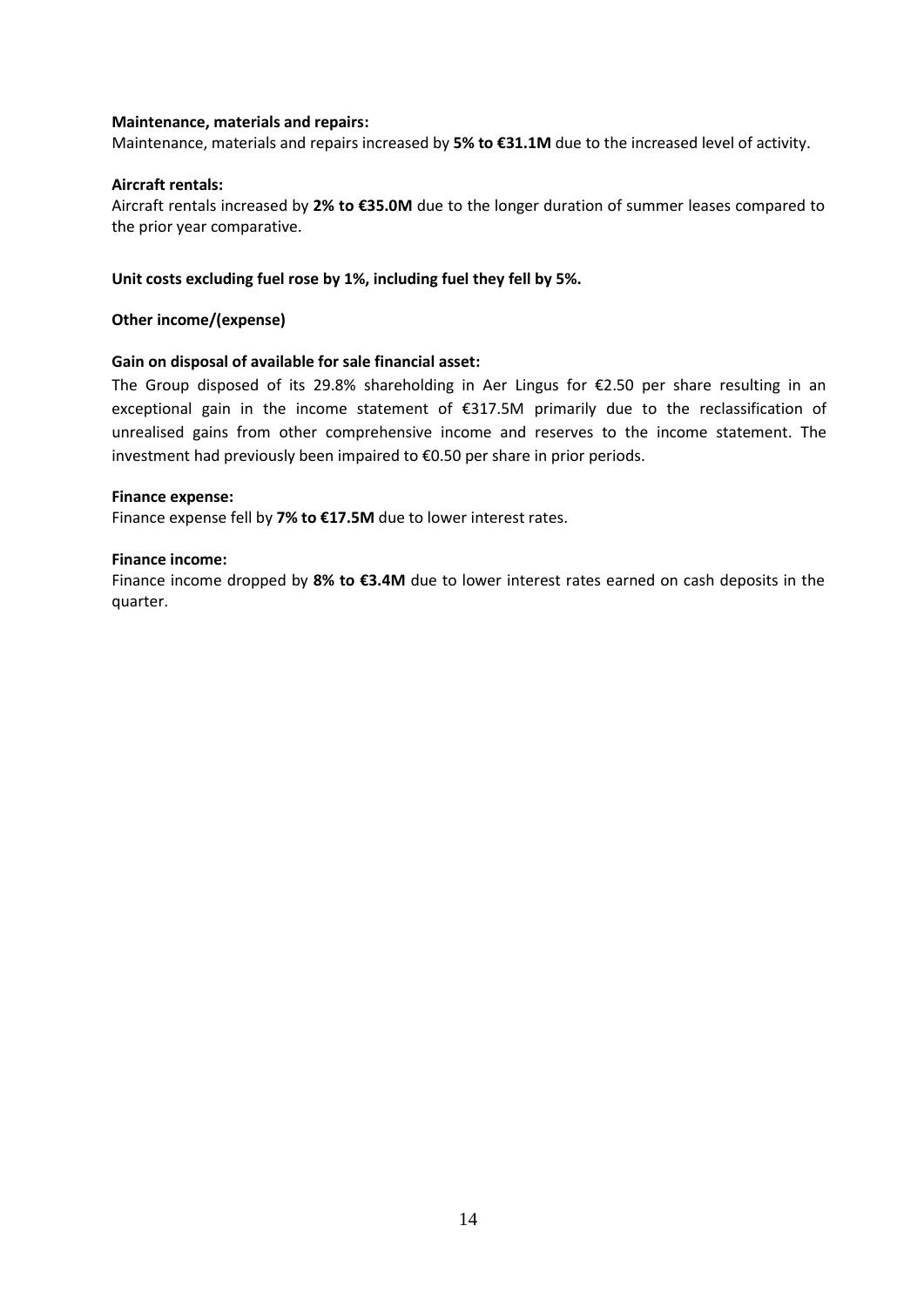## **Ryanair Holdings plc Interim Management Report**

## **Introduction**

This financial report for the half-year ended September 30, 2015 meets the reporting requirements pursuant to the Transparency (Directive 2004/109/EC) Regulations 2007 and Transparency Rules of the Republic of Ireland's Financial Regulator and the Disclosure and Transparency Rules of the United Kingdom's Financial Services Authority.

This interim management report includes the following:

- Principal risks and uncertainties relating to the remaining six months of the year;
- Related party transactions; and
- Post balance sheet events.

Results of operations for the six month period ended September 30, 2015 compared to the six month period ended September 30, 2014, including important events that occurred during the half-year, are set forth above in the Operating and Financial Overview.

#### **Principal risks and uncertainties**

Among the factors that are subject to change and could significantly impact Ryanair's expected results for the remainder of the year are the airline pricing environment, fuel costs, competition from new and existing carriers, costs associated with environmental, safety and security measures, actions of the Irish, UK, European Union ("EU") and other governments and their respective regulatory agencies, fluctuations in currency exchange rates and interest rates, airport access and charges, labour relations, the economic environment of the airline industry, the general economic environment in Ireland, the UK, and Continental Europe, the general willingness of passengers to travel, other economic, social and political factors and flight interruptions caused by volcanic ash emissions or other atmospheric disruptions.

#### **Board of directors**

Details of the members of our Board of Directors are set forth on pages 114 and 115 of our 2015 annual report. Mr Michael Horgan resigned on September 24, 2015. Mr John Leahy and Mr Howard Millar were appointed to the Board in August 2015.

#### **Related party transactions**

Please see note 14.

#### **Post balance sheet events**

Please see note 15.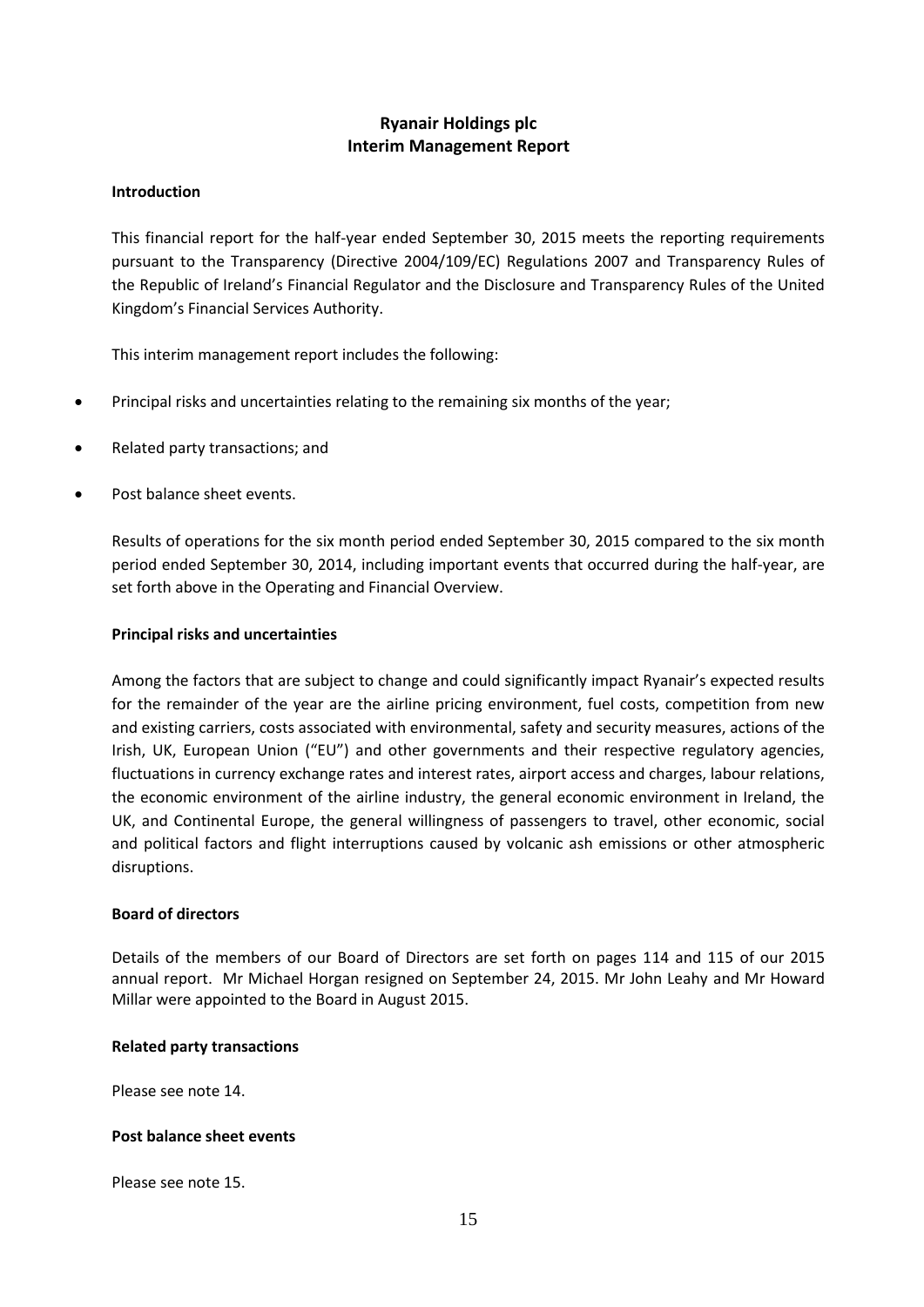#### **Reconciliation of profit after tax to adjusted profit after tax for the half-year period**

|                                                        | <b>Half-Year</b> | Half-Year |
|--------------------------------------------------------|------------------|-----------|
|                                                        | <b>Ended</b>     | Ended     |
|                                                        | <b>Sep 30,</b>   | Sep 30,   |
|                                                        | 2015             | 2014      |
|                                                        | €M               | <u>€M</u> |
| Profit after tax for the half-year - IFRS              | 1,405.7          | 795.0     |
| <b>Exceptional item</b>                                |                  |           |
| Gain on disposal of available for sale financial asset | 317.5            |           |
|                                                        |                  |           |
| Adjusted profit after tax for the half-year            | 1,088.2          | 795.0     |

*Exceptional item* The Group presents certain items separately, which are unusual, by virtue of their size and incidence, in the context of our ongoing core operations, as we believe this presentation represents the underlying business more accurately and reflects the manner in which investors typically analyse the results. Any amounts deemed exceptional for management discussion and analysis purposes have been classified for the purposes of the income statement in the same way as non-exceptional amounts of the same nature.

The exceptional item in the half-year ended September 30, 2015 relates to a one-off gain on disposal of our 29.8% shareholding in Aer Lingus (see note 8).

#### **Going concern**

After making enquiries and considering the Group's principal risks and uncertainties and its financial position and cash flows, the directors have formed a judgment, at the time of approving the interim financial statements, that there is a reasonable expectation that the Company and the Group as a whole have adequate resources to continue in operational existence for a period of at least twelve months from the date of approval of the interim financial statements. For this reason, they continue to adopt the going concern basis in preparing the interim financial statements.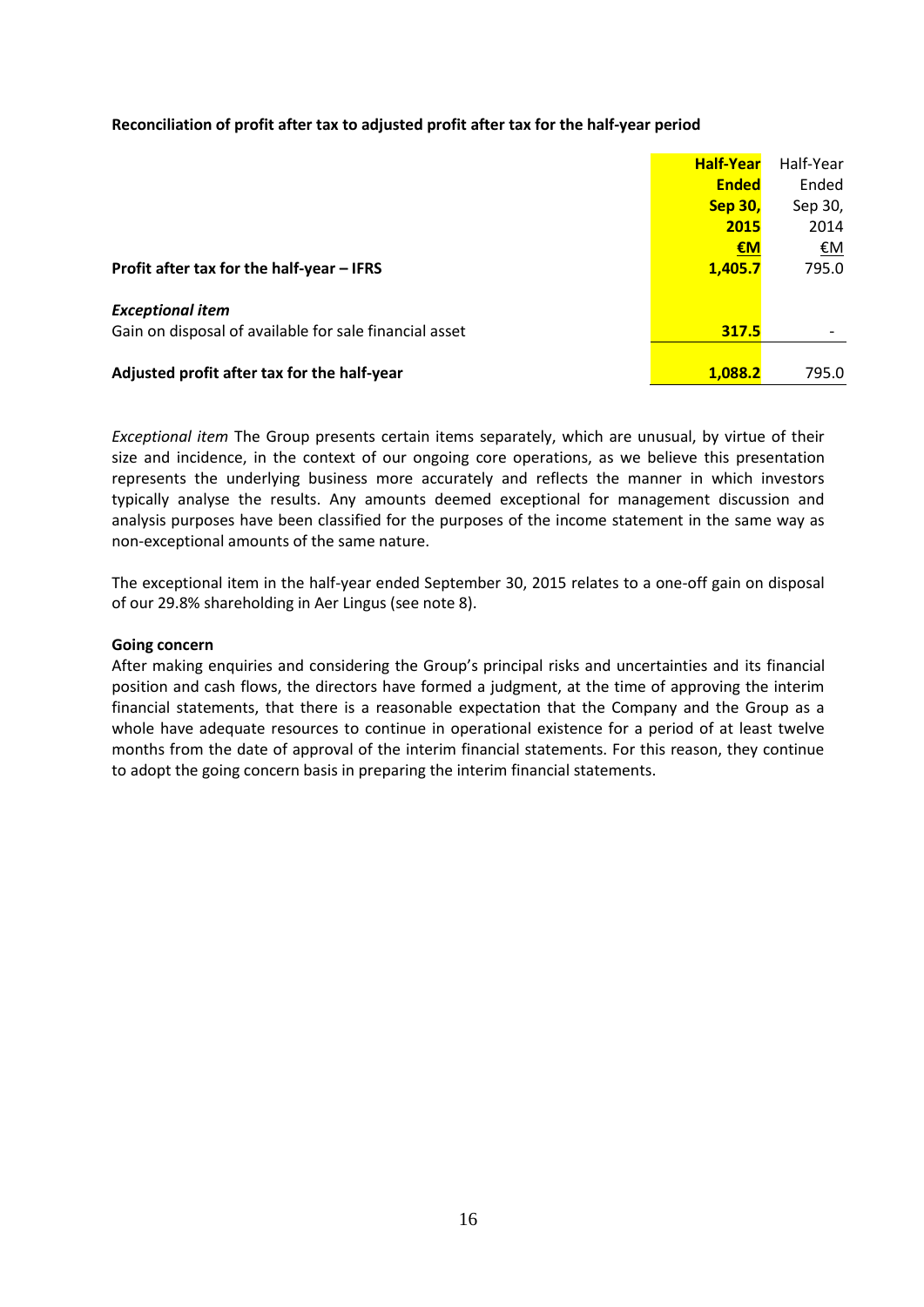## **Ryanair Holdings plc Notes forming Part of the Condensed Consolidated Interim Financial Statements**

## **1. Basis of preparation and significant accounting policies**

Ryanair Holdings plc (the "Company") is a company domiciled in Ireland. The unaudited condensed consolidated interim financial statements of the Company for the six months ended September 30, 2015 comprise the Company and its subsidiaries (together referred to as the "Group").

These unaudited condensed consolidated interim financial statements ("the interim financial statements"), which should be read in conjunction with our 2015 Annual Report for the year ended March 31, 2015, have been prepared in accordance with International Accounting Standard No. 34 "*Interim Financial Reporting*" as adopted by the EU ("IAS 34"). They do not include all of the information required for full annual financial statements, and should be read in conjunction with the most recent published consolidated financial statements of the Group. The consolidated financial statements of the Group as at and for the year ended March 31, 2015, are available at http://investor.ryanair.com/

The comparative figures included for the year ended March 31, 2015 do not constitute statutory financial statements of the Group within the meaning of the Companies Act, 2014. The consolidated financial statements of the Group for the year ended March 31, 2015, together with the independent auditor's report thereon, have been filed with the Irish Registrar of Companies following the Company's Annual General Meeting and are also available on the Company's Website. The auditor's report on those financial statements was unqualified.

The Audit Committee, upon delegation of authority by the Board of Directors, approved the interim financial statements for the six month period ended September 30, 2015 on October 30, 2015.

Except as stated otherwise below, this period's financial information has been prepared in accordance with the accounting policies set out in the Group's most recent published consolidated financial statements, which were prepared in accordance with IFRS as adopted by the EU and also in compliance with IFRS as issued by the International Accounting Standards Board.

The following new and amended standards, that have been issued by the International Accounting Standards Board (IASB), and are effective under those standards for the first time for the current financial year beginning on or after January 1, 2015, and have also been endorsed by the EU, have been applied by the Group for the first time in these condensed consolidated financial statements;

- Defined Benefit Plans: Employee Contributions (Amendments to IAS 19) (effective for fiscal periods beginning on or after July 1, 2014).\*
- "Annual Improvements to IFRSs". 2010-2012 Cycle (effective for fiscal periods beginning on or after July 1, 2014).\*
- "Annual Improvements to IFRSs". 2011-2013 Cycle (effective for fiscal periods beginning on or after July 1, 2014).

\* These standards or amendments to standards have been EU endorsed and have an effective date for periods beginning after February 1, 2015 or can be early adopted.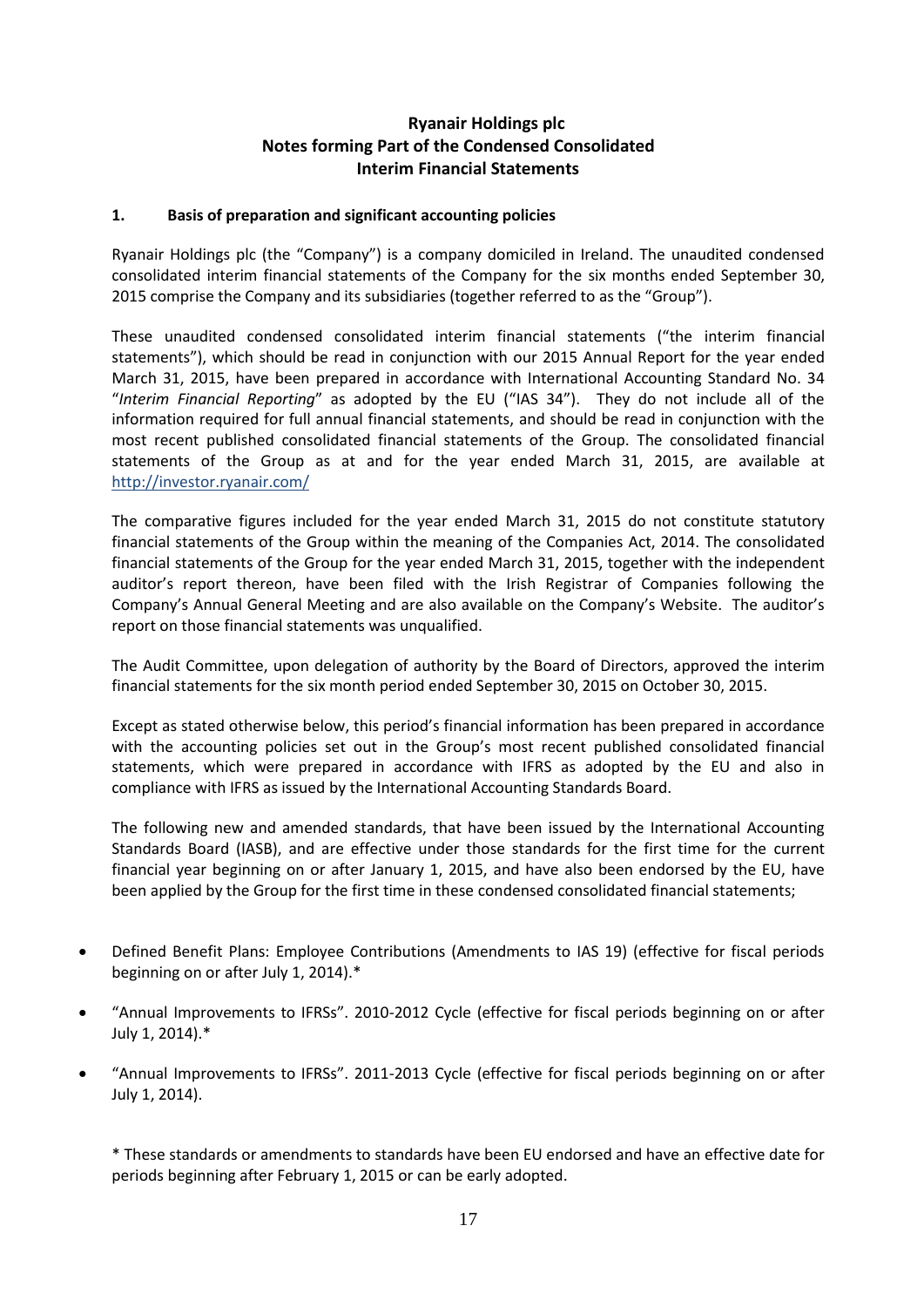The adoption of these new or amended standards did not have a material impact on our financial position or results from operations in the six month period ended September 30, 2015.

*Exceptional item* The Group presents certain items separately, which are unusual, by virtue of their size and incidence, in the context of our ongoing core operations, as we believe this presentation represents the underlying business more accurately and reflects the manner in which investors typically analyse the results. Any amounts deemed exceptional for management discussion and analysis purposes have been classified for the purposes of the income statement in the same way as non-exceptional amounts of the same nature.

The exceptional item in the half-year ended September 30, 2015 relates to a one-off gain on disposal of our 29.8% shareholding in Aer Lingus (see note 8).

## **2. Estimates**

The preparation of financial statements requires management to make judgements, estimates and assumptions that affect the application of accounting policies and the reported amounts of assets and liabilities, income and expense. Actual results may differ from these estimates.

In preparing these consolidated interim financial statements, the significant judgements made by management in applying the Group's accounting policies and the key sources of estimation uncertainty were the same as those that applied in the most recent published consolidated financial statements.

## **3. Seasonality of operations**

The Group's results of operations have varied significantly from quarter to quarter, and management expects these variations to continue. Among the factors causing these variations are the airline industry's sensitivity to general economic conditions and the seasonal nature of air travel. Accordingly the first half-year typically results in higher revenues and results.

#### **4. Income tax expense**

The Group's consolidated effective tax rate in respect of operations for the half-year ended September 30, 2015 was 12.2% (September 30, 2014: 12.4%). The tax charge for the half-year ended September 30, 2015 of €150.8M (September 30, 2014: €112.5M) comprises a current tax charge of €143.4M and a deferred tax charge of €7.4M relating to the temporary differences for property, plant and equipment recognised in the income statement.

#### **5. Share based payments**

The terms and conditions of the share option programme are disclosed in the most recent, published, consolidated financial statements. The charge of  $\epsilon$ 4.7M is the fair value of various share options granted in prior periods, which are being recognised within the income statement in accordance with employee services rendered.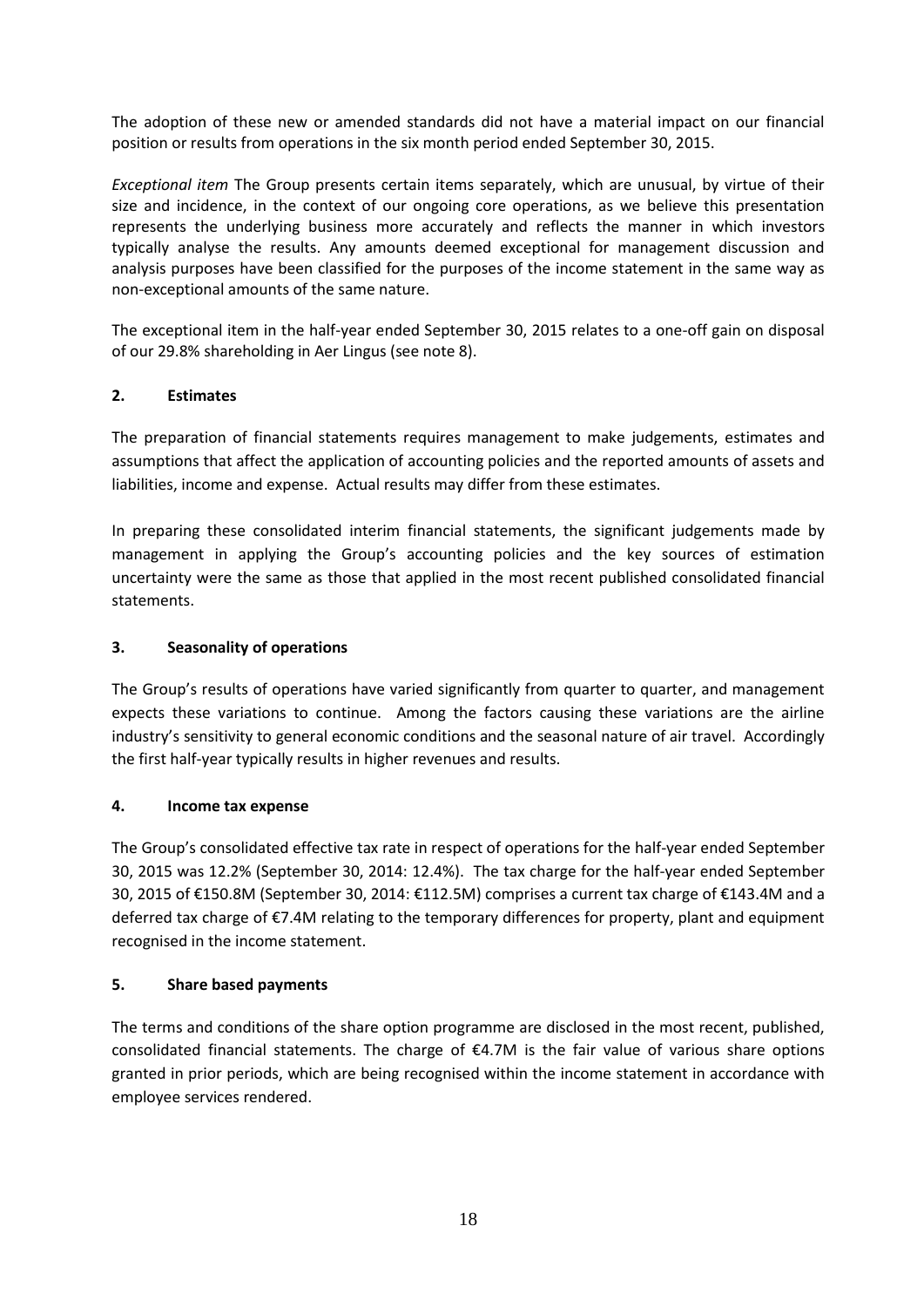## **6. Contingencies**

The Group is engaged in litigation arising in the ordinary course of its business. The Group does not believe that any such litigation will individually or in aggregate have a material adverse effect on the financial condition of the Group. Should the Group be unsuccessful in these litigation actions, management believes the possible liabilities then arising cannot be determined but are not expected to materially adversely affect the Group's results of operations or financial position.

## **7. Capital commitments**

At September 30, 2015 Ryanair had an operating fleet of 320 (2014: 299) Boeing 737-800NG aircraft. The Group has agreed to purchase 183 new Boeing 737 800NG aircraft from the Boeing Corporation during the periods Fiscal 2015 to Fiscal 2019 of which 11 aircraft were delivered in the year ended March 31, 2015 and a further 12 were delivered in the half-year ended September 30, 2015.

The Group also agreed to purchase up to 200 (100 firm and 100 options) Boeing 737 Max 200 aircraft from the Boeing Corporation during the periods Fiscal 2019 to Fiscal 2024.

## **8. Available for sale financial assets (Aer Lingus)**

During the half-year ended September 30, 2015 the Group disposed of its 29.8% shareholding in Aer Lingus for €2.50 per share resulting in an exceptional gain in the income statement of €317.5M. The investment had previously been impaired to €0.50 per share in prior periods.

## **9. Analysis of operating segment**

The Group is managed as a single business unit that provides low fares airline-related activities, including scheduled services, car-hire, internet income and related sales to third parties. The Group operates a single fleet of aircraft that is deployed through a single route scheduling system.

The Group determines and presents operating segments based on the information that internally is provided to the CEO, who is the Group's Chief Operating Decision Maker (CODM). When making resource allocation decisions the CODM evaluates route revenue and yield data, however resource allocation decisions are made based on the entire route network and the deployment of the entire aircraft fleet, which are uniform in type. The objective in making resource allocation decisions is to maximise consolidated financial results, rather than individual routes within the network.

The CODM assesses the performance of the business based on the adjusted profit/(loss) after tax of the Group for the period.

All segment revenue is derived wholly from external customers and as the Group has a single reportable segment, intersegment revenue is zero.

The Group's major revenue-generating asset comprises its aircraft fleet, which is flexibly employed across the Group's integrated route network and is directly attributable to its reportable segment operations. In addition, as the Group is managed as a single business unit, all other assets and liabilities have been allocated to the Group's single reportable segment.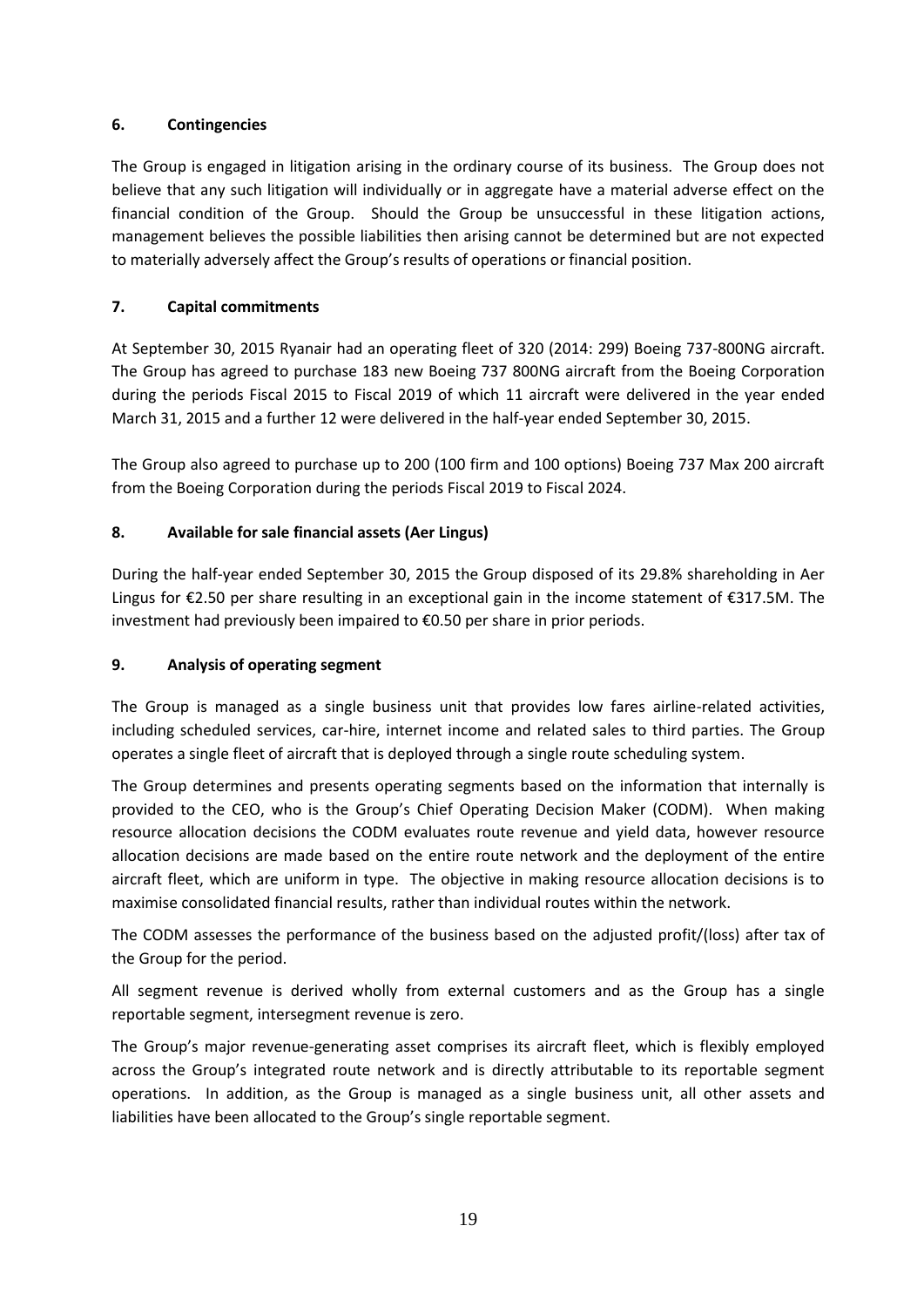|                                                                                                                      | <b>Half-Year</b><br><b>Ended</b><br><b>Sep 30,</b> | Half-Year<br>Ended<br>Sep 30, |
|----------------------------------------------------------------------------------------------------------------------|----------------------------------------------------|-------------------------------|
|                                                                                                                      | 2015<br>EM                                         | 2014<br>€'M                   |
| External revenues                                                                                                    | 4,040.1                                            | 3,537.4                       |
| Reportable segment profit after income tax (excluding gain on disposal of<br>the available for sale financial asset) | 1,088.2                                            | 795.0                         |
|                                                                                                                      | At Sep 30,<br>2015                                 | At Mar<br>31, 2015            |
| Reportable segment assets (excludes the available for sale financial asset)                                          | €M<br>11,857.6                                     | €Μ<br>11,814.4                |

Reportable segment information is presented as follows:

Reconciliation of reportable segment profit or loss to consolidated profit after income tax is as follows:

|                                                                                         | <b>Half-Year</b> | Half-Year |
|-----------------------------------------------------------------------------------------|------------------|-----------|
|                                                                                         | <b>Ended</b>     | Ended     |
|                                                                                         | <b>Sep 30,</b>   | Sep 30,   |
|                                                                                         | 2015             | 2014      |
|                                                                                         | €M               | €M        |
| Total adjusted profit for reportable segment                                            | 1,088.2          | 795.0     |
| Other items of profit or loss<br>Gain on disposal of available for sale financial asset | 317.5            |           |
| Profit for the half-year                                                                | 1.405.7          | 795.0     |

#### **10. Earnings per share**

|                                                               | <b>Half-year</b> | Half-year | <b>Quarter</b> | Quarter |
|---------------------------------------------------------------|------------------|-----------|----------------|---------|
|                                                               | <b>Ended</b>     | Ended     | <b>Ended</b>   | Ended   |
|                                                               | <b>Sep 30,</b>   | Sep 30,   | <b>Sep 30,</b> | Sep 30, |
|                                                               | 2015             | 2014      | 2015           | 2014    |
|                                                               |                  |           |                |         |
| Basic earnings per ordinary share euro cent                   | 103.21           | 57.44     | 85.65          | 43.21   |
| Diluted earnings per ordinary share euro cent                 | <b>102.66</b>    | 57.29     | 85.16          | 43.09   |
| Weighted average number of ordinary shares (in M's) – basic   | 1,362.0          | 1,384.0   | 1,355.1        | 1,384.4 |
| Weighted average number of ordinary shares (in M's) – diluted | 1,369.3          | 1,387.7   | 1,362.9        | 1,388.1 |

Diluted earnings per share takes account solely of the potential future exercises of share options granted under the Company's share option schemes and the weighted average number of shares includes weighted average share options assumed to be converted of 7.3M (2014: 3.8M).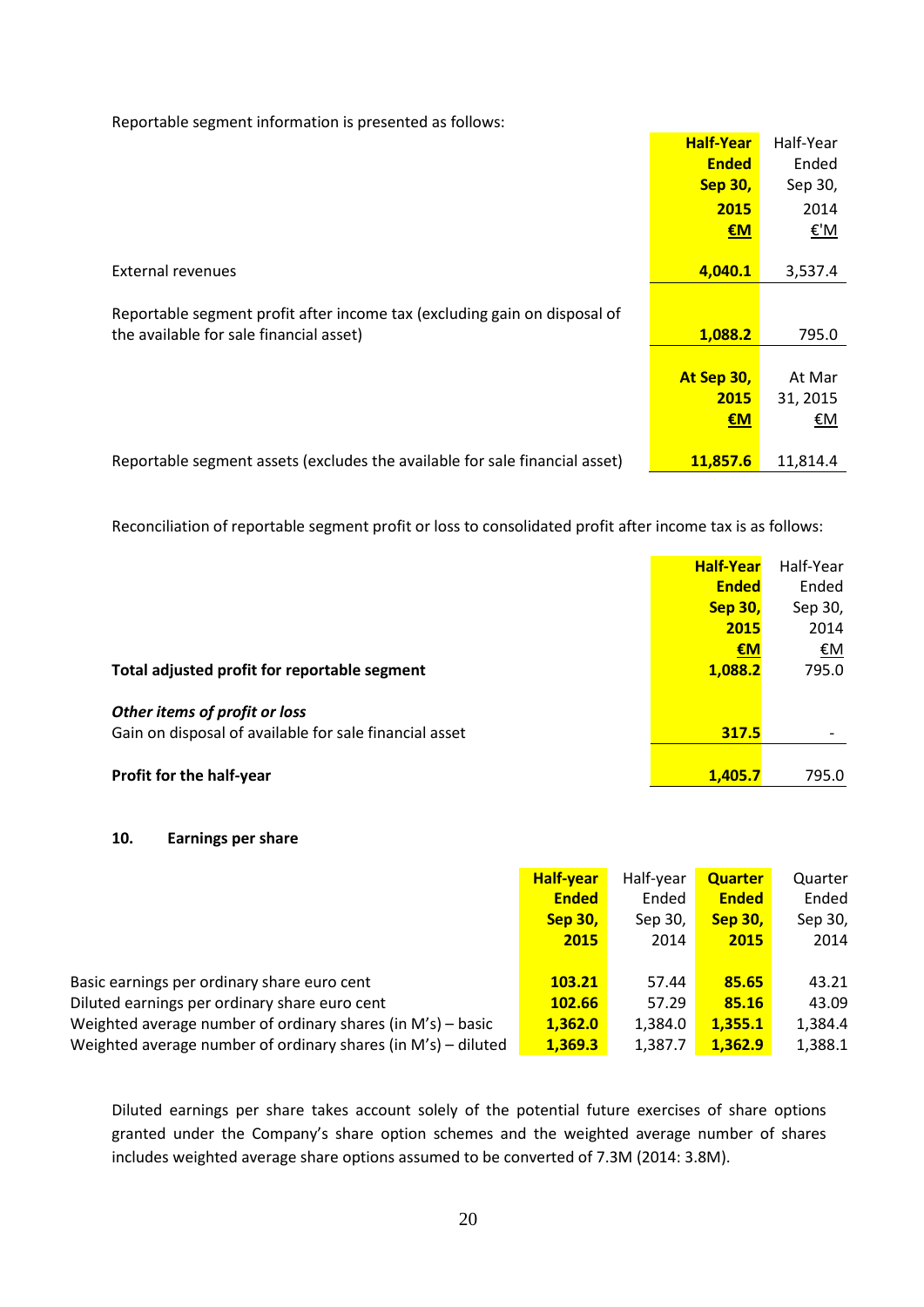## **11. Property, plant and equipment**

## *Acquisitions and disposals*

Capital expenditure in the half-year to September 30, 2015 amounted to  $\epsilon$ 482.2M and primarily relates to aircraft pre delivery payments, 12 aircraft deliveries and 3 new spare engines.

## **12. Financial instruments and financial risk management**

We are exposed to various financial risks arising in the normal course of business. Our financial risk exposures are predominantly related to commodity price, foreign exchange and interest rate risks. The Group uses financial instruments to manage exposures arising from these risks.

These interim financial statements do not include all financial risk management information and disclosures required in the annual financial statements, and should be read in conjunction with the 2015 Annual Report. There have been no changes in our risk management policies in the period.

## *Fair value hierarchy*

Financial instruments measured at fair value in the balance sheet are categorised by the type of valuation method used. The different valuation levels are defined as follows:

- Level 1: quoted prices (unadjusted) in active markets for identical assets or liabilities that the Group can access at the measurement date.
- Level 2: inputs other than quoted prices included within Level 1 that are observable for that asset or liability, either directly or indirectly.
- Level 3: significant unobservable inputs for the asset or liability.

## *Fair value estimation*

Fair value is the price that would be received to sell an asset, or paid to transfer a liability, in an orderly transaction between market participants at the measurement date. The following methods and assumptions were used to estimate the fair value of each material class of the Group's financial instruments:

## *Financial instruments measured at fair value*

 **Available for sale:** The fair value of available for sale financial assets is their quoted market bid price at the balance sheet date. (Level 1)

 **Derivatives – interest rate swaps:** Discounted cash flow analyses have been used to determine the fair value, taking into account current market inputs and rates. (Level 2)

 **Derivatives – currency forwards, aircraft fuel contracts and carbon swaps:** A comparison of the contracted rate to the market rate for contracts providing a similar risk profile at September 30, 2015 has been used to establish fair value. (Level 2)

The Group policy is to recognise any transfers between levels of the fair value hierarchy as of the end of the reporting period during which the transfer occurred. During the half-year to September 30, 2015, there were no reclassifications of financial instruments and no transfers between levels of the fair value hierarchy used in measuring the fair value of financial instruments.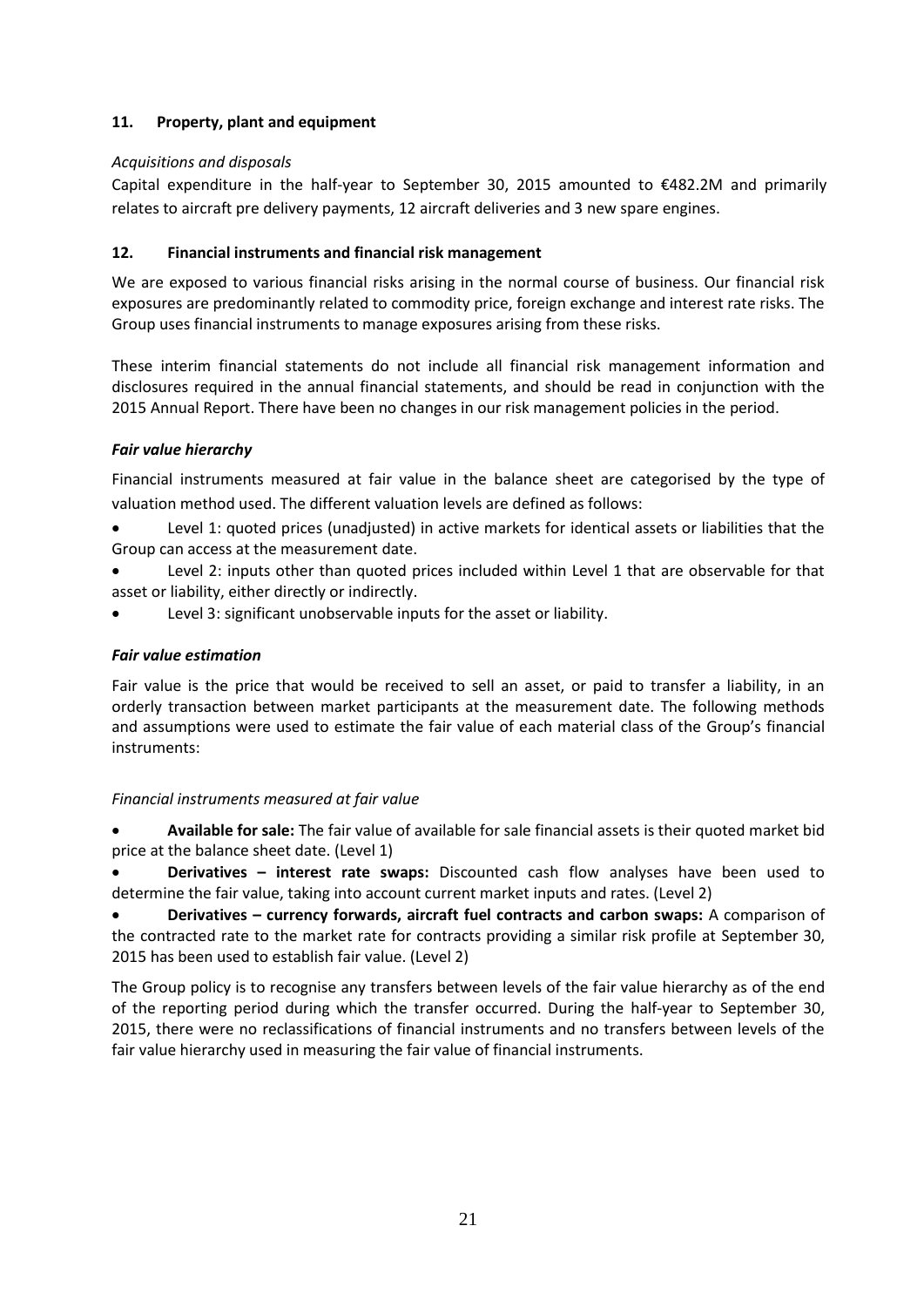## **12. Financial instruments and financial risk management (continued)**

#### *Financial instruments disclosed at fair value*

 **Fixed-rate long-term debt:** The repayments which Ryanair is committed to make have been discounted at the relevant market rates of interest applicable (including credit spreads) at September 30, 2015 to arrive at a fair value representing the amount payable to a third party to assume the obligations.

There were no significant changes in the business or economic circumstances during the period to September 30, 2015 that affect the fair value of our financial assets and financial liabilities.

The fair value of financial assets and financial liabilities, together with the carrying amounts in the condensed consolidated financial balance sheet, are as follows:

|                                          | <b>At Sep</b><br>30, 2015<br><b>Carrying</b><br><b>Amount</b> | <b>At Sep</b><br>30, 2015<br><b>Fair</b><br><b>Value</b> | At Mar<br>31, 2015<br>Carrying<br><b>Amount</b> | At Mar<br>31, 2015<br>Fair<br>Value |
|------------------------------------------|---------------------------------------------------------------|----------------------------------------------------------|-------------------------------------------------|-------------------------------------|
| <b>Non-current financial assets</b>      | €M                                                            | €M                                                       | €M                                              | €M                                  |
| Derivative financial instruments:-       |                                                               |                                                          |                                                 |                                     |
| - U.S. dollar currency forward contracts | 210.4                                                         | 210.4                                                    | 535.5                                           | 535.5                               |
| - Jet fuel derivative contracts          | 2.9                                                           | 2.9                                                      | 12.4                                            | 12.4                                |
| - Interest rate swaps                    | 7.5                                                           | 7.5                                                      | 6.6                                             | 6.6                                 |
|                                          | 220.8                                                         | 220.8                                                    | 554.5                                           | 554.5                               |
| - Available-for-sale financial assets    |                                                               |                                                          | 371.0                                           | 371.0                               |
|                                          | 220.8                                                         | 220.8                                                    | 925.5                                           | 925.5                               |
| <b>Current financial assets</b>          |                                                               |                                                          |                                                 |                                     |
| Derivative financial instruments:-       |                                                               |                                                          |                                                 |                                     |
| - U.S. dollar currency forward contracts | 426.8                                                         | 426.8                                                    | 726.7                                           | 726.7                               |
| - Jet fuel derivative contracts          | 2.1                                                           | 2.1                                                      | 3.0                                             | 3.0                                 |
| - Interest rate swaps                    | 5.9                                                           | 5.9                                                      | 14.7                                            | 14.7                                |
|                                          | 434.8                                                         | 434.8                                                    | 744.4                                           | 744.4                               |
| Trade receivables*                       | 59.8                                                          |                                                          | 60.1                                            |                                     |
| Cash and cash equivalents*               | 1,374.7                                                       |                                                          | 1,184.6                                         |                                     |
| Financial asset: cash > 3 months*        | 3,817.8                                                       |                                                          | 3,604.6                                         |                                     |
| Restricted cash*                         | 4.2                                                           |                                                          | 6.7                                             |                                     |
| Other assets*                            | 6.3                                                           |                                                          | 4.8                                             |                                     |
|                                          | 5,697.6                                                       | 434.8                                                    | 5,605.2                                         | 744.4                               |
| <b>Total financial assets</b>            | 5,918.4                                                       | 655.6                                                    | 6,530.7                                         | 1,669.9                             |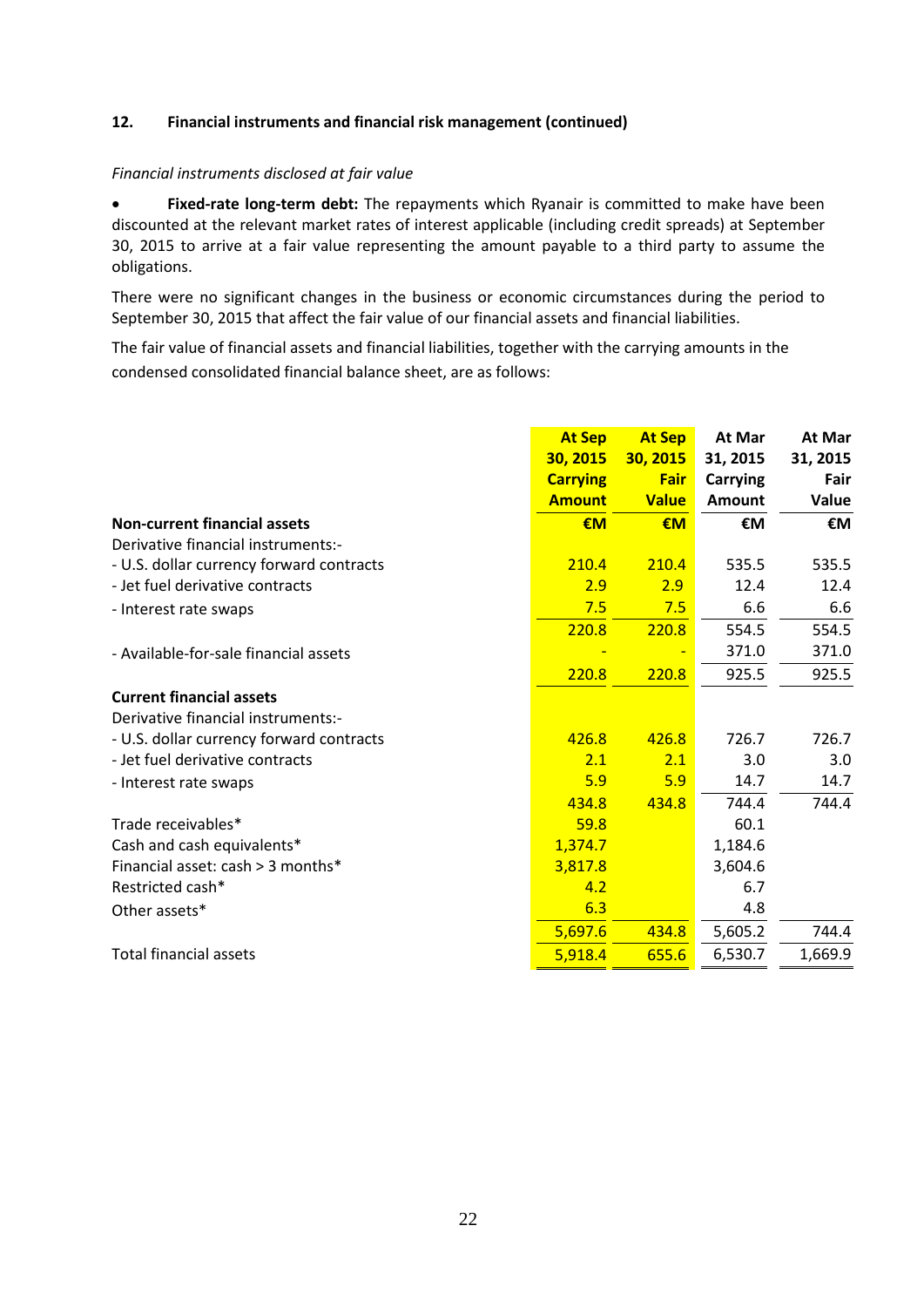### **12. Financial instruments and financial risk management (continued)**

|                                          | <b>At Sep</b>   | <b>At Sep</b> | At Mar          | At Mar   |
|------------------------------------------|-----------------|---------------|-----------------|----------|
|                                          | 30, 2015        | 30, 2015      | 31, 2015        | 31, 2015 |
|                                          | <b>Carrying</b> | Fair          | <b>Carrying</b> | Fair     |
|                                          | <b>Amount</b>   | <b>Value</b>  | <b>Amount</b>   | Value    |
| <b>Non-current financial liabilities</b> | €M              | €M            | €M              | €M       |
| Derivative financial instruments:-       |                 |               |                 |          |
| - U.S. dollar currency forward contracts | 3.0             | 3.0           |                 |          |
| - Interest rate swaps                    | 8.0             | 8.0           | 9.8             | 9.8      |
| - Jet fuel derivative contracts          | 48.5            | 48.5          | 63.6            | 63.6     |
|                                          | 59.5            | 59.5          | 73.4            | 73.4     |
| Long-term debt                           | 2,132.1         | 2,173.9       | 2,341.1         | 2,391.6  |
| <b>Bonds</b>                             | 1,691.5         | 1,676.8       | 1,690.9         | 1,738.4  |
|                                          | 3,883.1         | 3,910.2       | 4,105.4         | 4,203.4  |
| <b>Current financial liabilities</b>     |                 |               |                 |          |
| Derivative financial instruments:-       |                 |               |                 |          |
| - U.S. dollar currency forward contracts |                 |               | 24.5            | 24.5     |
| - Interest rate swaps                    | 15.4            | 15.4          | 22.1            | 22.1     |
| - Jet fuel derivative contracts          | 570.4           | 570.4         | 765.1           | 765.1    |
|                                          | 585.8           | 585.8         | 811.7           | 811.7    |
| Long-term debt                           | 397.1           | 397.1         | 399.6           | 399.6    |
| Trade payables*                          | 251.2           |               | 196.5           |          |
| Accrued expenses*                        | 491.1           |               | 430.8           |          |
|                                          | 1,725.2         | 982.9         | 1,838.6         | 1,211.3  |
| <b>Total financial liabilities</b>       | 5,608.3         | 4,983.1       | 5,944.0         | 5,414.7  |

\*The fair value of these financial instruments approximate their carrying values due to the short-term nature of the instruments.

#### **13. Share buy-back**

In the half-year ended September 30, 2015, the Company bought back 24.6M ordinary shares at a total cost of €288.8M under its €400.0M share buy-back programme which commenced in February 2015. This was equivalent to approximately 1.8% of the Company's issued share capital. All ordinary shares repurchased were cancelled.

In the year ended March 31, 2015, the Company bought back 10.9M ordinary shares at a total cost of €112.0M under its €400.0M share buy-back programme which commenced in February 2015 and ended in August 2015.This was equivalent to approximately 0.8% of the Company's issued share capital. All ordinary shares repurchased were cancelled.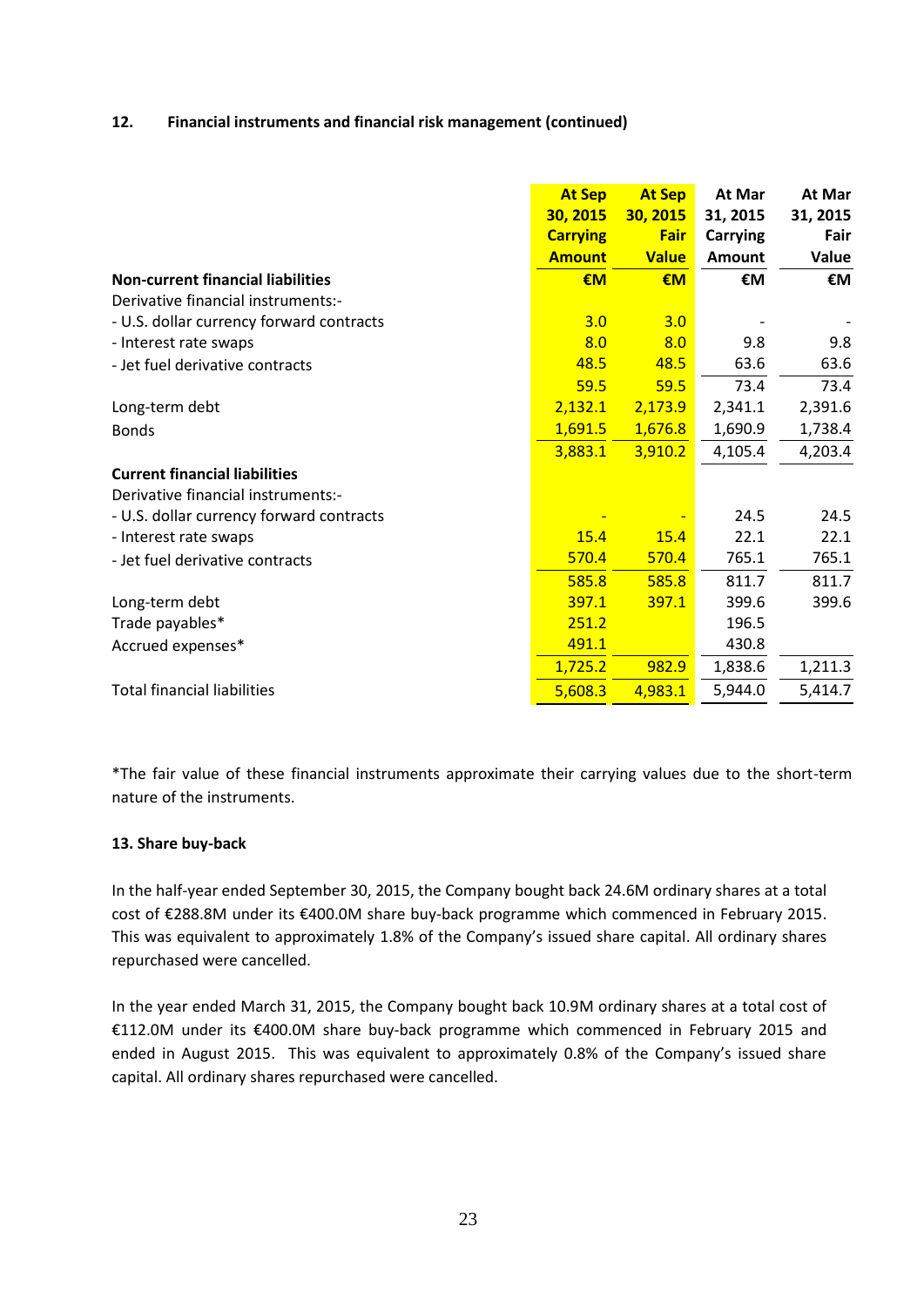## **14. Related party transactions**

We have related party relationships with our subsidiaries, directors and senior key management personnel. All transactions with subsidiaries eliminate on consolidation and are not disclosed.

There were no related party transactions in the half-year ended September 30, 2015 that materially affected the financial position or the performance of the Company during that period and there were no changes in the related party transactions described in the 2015 Annual Report that could have a material effect on the financial position or performance of the Company in the same period.

## **15. Post balance sheet events**

An EGM of the Company was held on October 22, 2015 at which shareholders approved the distribution of €398M by way of a B share scheme (representing the proceeds from the sale of the Company's shares in Aer Lingus). The distribution to shareholders will take place in November 2015.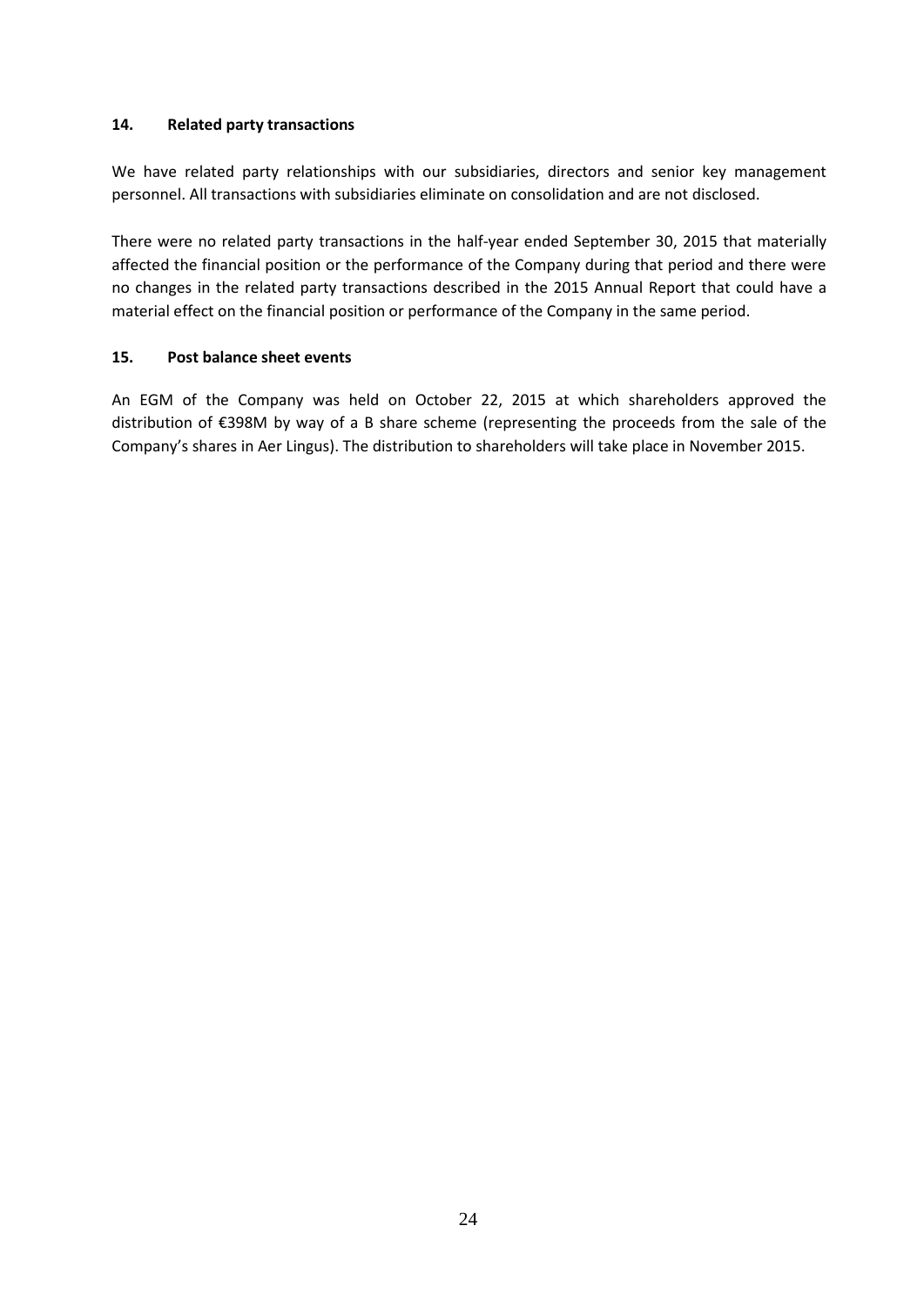## **Ryanair Holdings plc Responsibility Statement**

## **Statement of the directors in respect of the interim financial report**

Each of the directors, whose names and functions are listed in our 2015 Annual Report (excluding Mr Michael Horgan who resigned on September 24, 2015 and including Mr John Leahy and Mr Howard Millar who were appointed in August 2015), confirm that, to the best of each person's knowledge and belief:

- 1) The unaudited condensed consolidated interim financial statements for the six months ended September 30, 2015, comprising the condensed consolidated interim balance sheet, the condensed consolidated interim income statement, the condensed consolidated interim statement of comprehensive income, the condensed consolidated interim statement of cash flows and the condensed consolidated interim statement of changes in shareholders' equity and the related notes thereto, have been prepared in accordance with IAS 34 as adopted by the European Union, being the international accounting standard applicable.
- 2) The interim management report includes a fair review of the information required by:
	- (i) *Regulation 8(2) of the Transparency (Directive 2004/109/EC) Regulations 2007*, being an indication of important events that have occurred during the six months ended September 30, 2015 and their impact on the condensed consolidated interim financial statements; and a description of the principal risks and uncertainties for the six months ending March 31, 2016; and
	- (ii) *Regulation 8(3) of the Transparency (Directive 2004/109/EC) Regulations 2007*, being related party transactions that have taken place in the six months ended September 30, 2015 and that have materially affected the financial position or performance of the Company during that period; and any changes in the related party transactions described in the 2015 Annual Report that could do so.

On behalf of the Board

David Bonderman Michael O'Leary Chairman Chief Executive October 30, 2015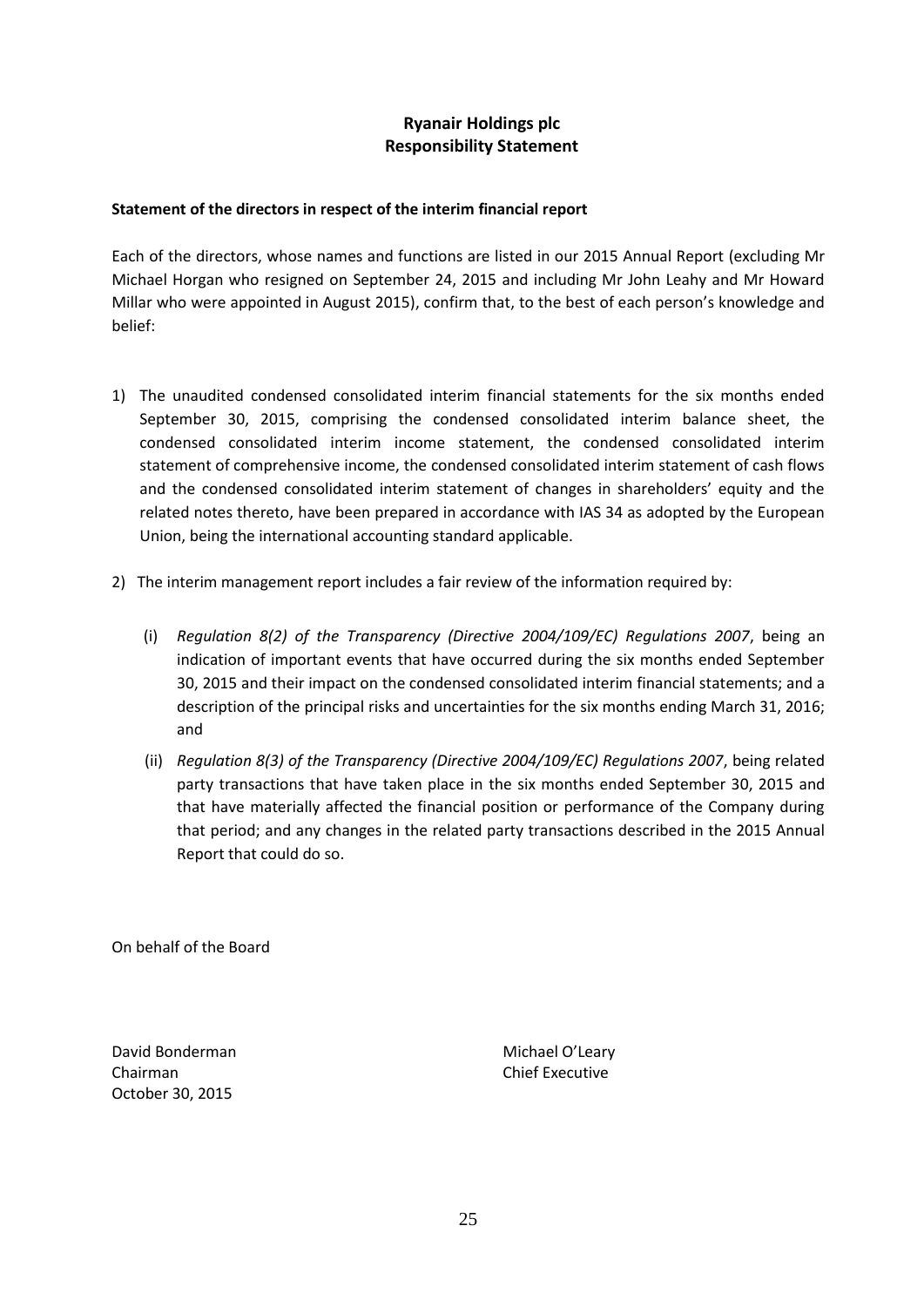## **Independent review report of KPMG to Ryanair Holdings plc**

#### **Introduction**

We have been engaged by the Company to review the condensed consolidated interim financial statements in the half-yearly financial report for the six month period ended September 30, 2015, which comprises the condensed consolidated interim balance sheet, the condensed consolidated interim income statement, the condensed consolidated interim statement of comprehensive income, the condensed consolidated interim statement of cash flows, the condensed consolidated interim statement of changes in shareholder's equity, set out on pages 4 to 10 and the related explanatory notes on pages 17 to 24.

We have read the other information contained in the half-year financial report and considered whether it contains any apparent misstatements or material inconsistencies with the information in the condensed consolidated interim financial statements.

This report is made solely to the Company in accordance with the terms of our engagement to assist the Company in meeting the requirements of the Transparency (Directive 2004/109/EC) Regulations 2007 (the TD Regulations) and the Transparency Rules of the Central Bank of Ireland and the Disclosure and Transparency Rules of the United Kingdom Financial Conduct Authority.

Our review has been undertaken so that we might state to the Company those matters we are required to state to it in this report and for no other purpose. To the fullest extent permitted by law, we do not accept or assume responsibility to anyone other than the Company for our review work, for this report, or for the conclusions we have reached.

#### **Directors' responsibilities**

The half-yearly financial report is the responsibility of, and has been approved by, the Directors. The Directors are responsible for preparing the half-yearly interim report in accordance with the TD Regulations and the Transparency Rules of the Central Bank of Ireland and the Disclosure and Transparency Rules of the United Kingdom Financial Conduct Authority.

As disclosed in note 1, the annual financial statements of the Company are prepared in accordance with IFRSs as issued by the International Accounting Standards Board and as adopted by the European Union.

The Directors are responsible for ensuring that the condensed consolidated interim financial statements of the Group included in this half-yearly financial report have been prepared in accordance with IAS 34 *"Interim Financial Reporting"* as adopted by the EU.

#### **Our responsibility**

Our responsibility is to express to the Company a conclusion on the set of condensed consolidated interim financial statements in the half-yearly financial report, based on our review.